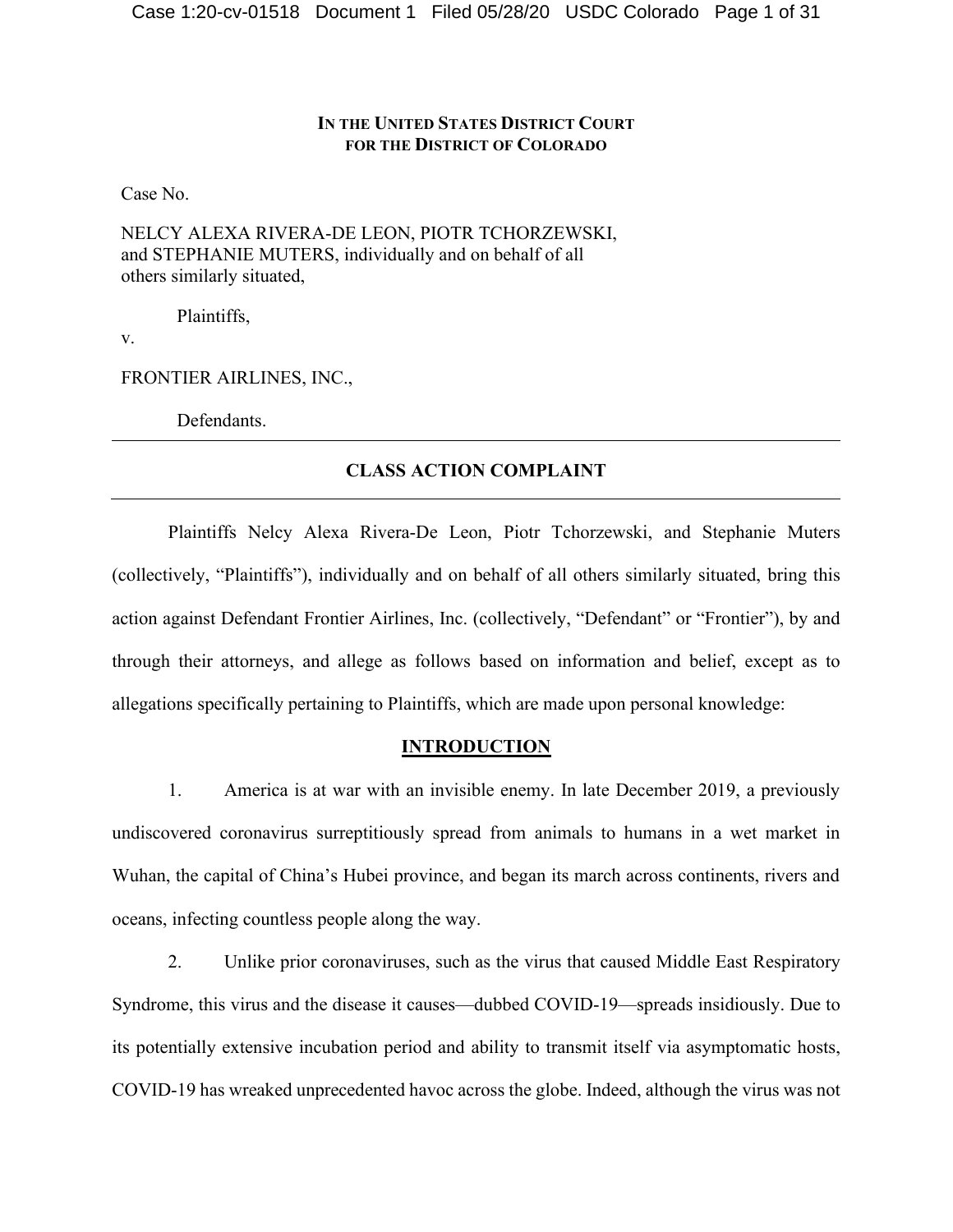#### Case 1:20-cv-01518 Document 1 Filed 05/28/20 USDC Colorado Page 2 of 31

detected in the United States until mid-January 2020, it has now infected more than one million people across the country.

3. In an effort to slow the virus's spread and avoid overwhelming medical systems, beginning in late February state and local governments across the country began issuing "stay-athome" orders that allowed residents to leave their homes only for necessities such as medical care and food.

4. Unsurprisingly, airline travel has come to a near standstill as Americans find themselves unable to leave their homes, let alone travel domestically or internationally. Over the past few months Frontier and its competitors have had no choice but to cut schedules and cancel thousands of flights accordingly.

5. Unfortunately for Plaintiffs and the putative Class (defined below), Frontier has shifted the burden of this extraordinary crisis onto its customers, who, in some cases, paid thousands of dollars for flights the COVID-19 pandemic precluded them from taking.

6. Unlike its competitors, Frontier has engaged in a scheme to evade its obligation to refund to its customers monies paid for flights they will never take, but which they may sorely need in order to provide for themselves and their families during this trying time.

7. Frontier is aware that federal law and its own Conditions of Carriage—which Frontier incorporates by reference into every ticket it sells—require Frontier to issue customers refunds for flights canceled due to COVID-19.

8. As the pandemic grew, however, Frontier began to email passengers ticketed on flights Frontier intended to cancel and encourage them to preemptively cancel their flights in exchange for bonus credits of \$50 per ticket or Frontier points. Frontier also failed to disclose that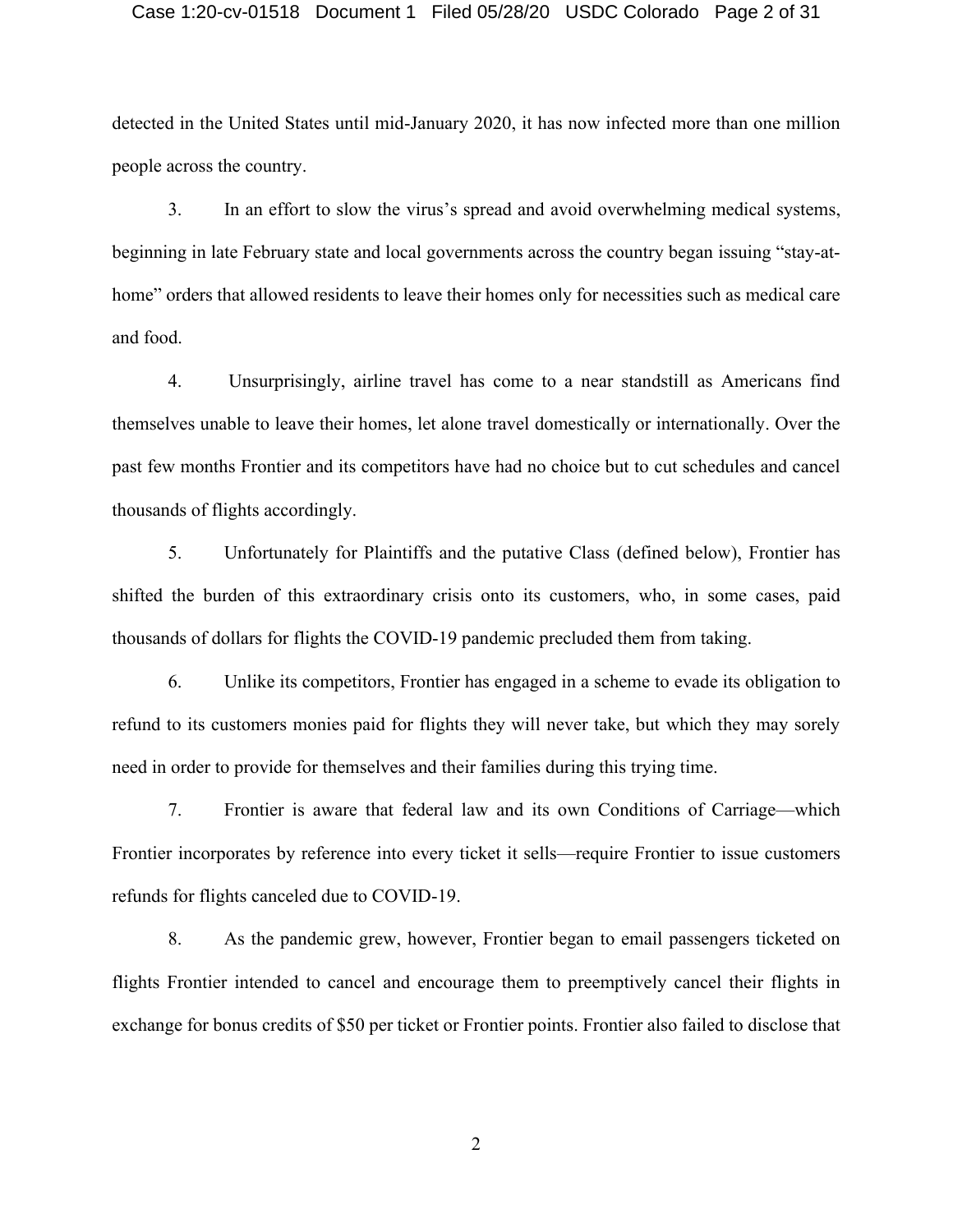#### Case 1:20-cv-01518 Document 1 Filed 05/28/20 USDC Colorado Page 3 of 31

if those passengers simply waited for Frontier to cancel their flights, Frontier was legally obligated to provide them with a full monetary refund.

9. To make matters worse, Frontier requires consumers to apply the credits Frontier issued in lieu of refunds within 90 days, despite knowing full well Plaintiffs and the Class likely cannot do so because domestic air travel has come to a standstill and most passengers are unable to make future travel plans due to COVID-19.

10. Through its misstatements and omissions, Frontier sought to deceive its loyal customers into allowing Frontier to avoid its refund obligations while providing only illusory credits likely to expire before Plaintiffs and the Class can use them.

11. Frontier has engaged in unfair, unlawful, and unconscionable practices in order to unjustly enrich itself at the expense of its customers. Accordingly, Plaintiffs bring this action in order to secure refunds for each and every similarly situated consumer Frontier has wronged by refusing to issue full refunds for flights cancelled as a direct and proximate result of the COVID-19 crisis.

## **JURISDICTION AND VENUE**

12. This Court has subject matter jurisdiction of this action pursuant to 28 U.S.C. § 1332(d)(2), the Class Action Fairness Act of 2005, because: (i) there are 100 or more Class members, (ii) there is an aggregate amount in controversy exceeding \$5,000,000, exclusive of interest and costs, and (iii) there is minimal diversity because at least one plaintiff and one defendant are citizens of different States. This Court has supplemental jurisdiction over the state law claims pursuant to 28 U.S.C. § 1367.

13. This Court has personal jurisdiction over Frontier because it is headquartered in this judicial district.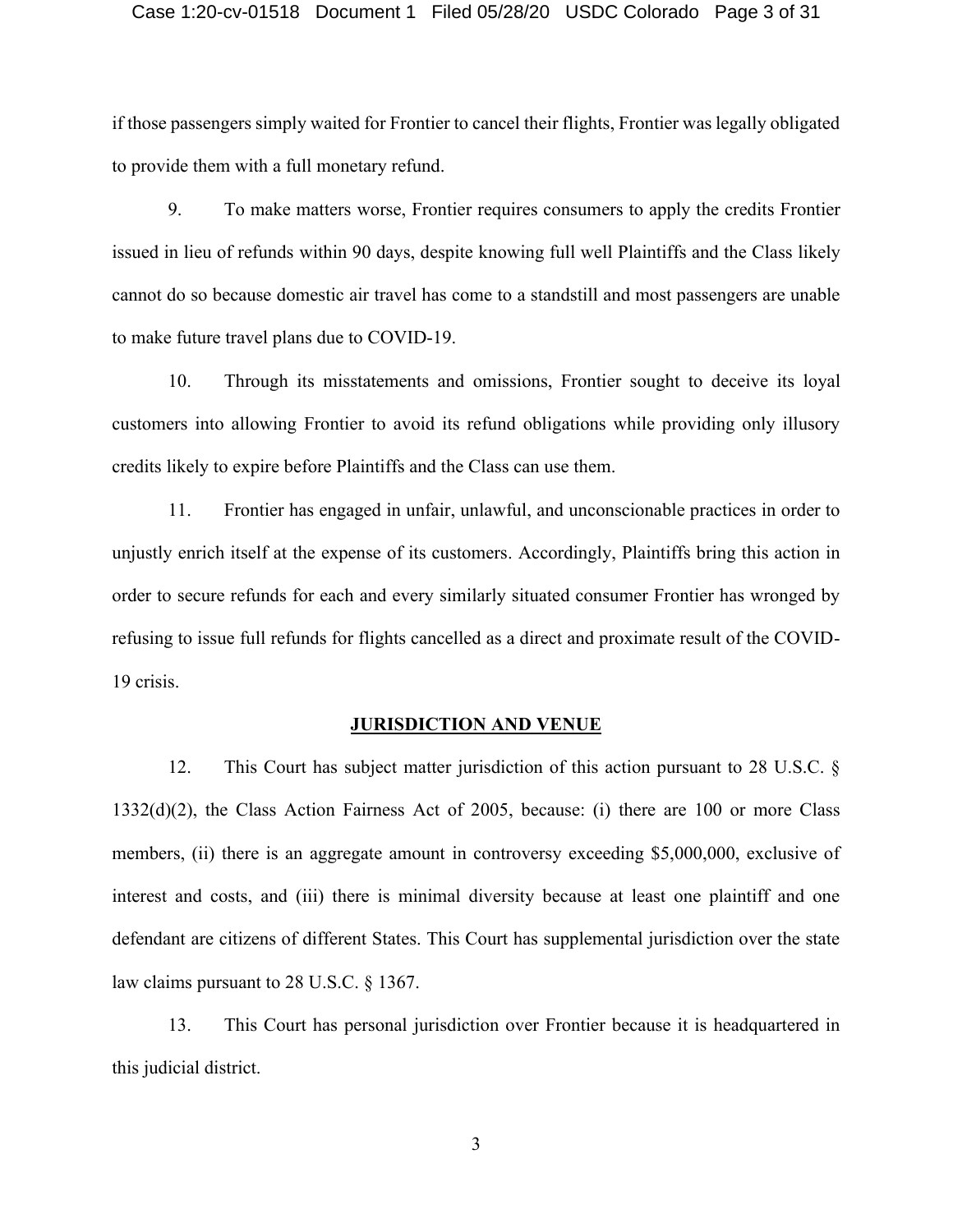14. Venue is proper in this judicial District pursuant to 28 U.S.C. § 1391 because Defendant is headquartered in this District, transacts business in this District, is subject to personal jurisdiction in this District, and therefore is a citizen of this District, and because a substantial part of the events or omissions giving rise to the claims occurred in this District.

#### **PARTIES**

## **Plaintiffs**

#### **Nelcy Alexa Rivera-De Leon**

15. Plaintiff Nelcy Alexa Rivera-De Leon is a resident of Florida.

16. On December 16, 2019, Plaintiff Rivera-De Leon purchased four tickets to fly round-trip on Frontier between Tampa, Florida and San Juan, Puerto Rico on March 13, 2020 and March 20, 2020, respectively.

17. Plaintiff Rivera-De Leon paid approximately \$483.00 for her Frontier tickets for a family vacation, which was to include her husband, Roger Zehr, and two minor children.

18. Plaintiff Rivera-De Leon's husband, Roger Zehr, is active-duty military.

19. On or about March 12, 2020, Roger Zehr was advised that, effective March 13, 2020, he was prohibited from non-military travel for 60 days.<sup>1</sup>

20. When Plaintiff Rivera-De Leon learned that her husband would be unable to travel, she immediately cancelled her trip through Frontier's website.

21. Upon cancelling her Frontier trip, Plaintiff Rivera-De Leon was advised by Frontier that she would only receive a credit toward a future trip rather than a refund of the purchase price, and that she had until June 11, 2020 to use those credits.

<sup>&</sup>lt;sup>1</sup> See, "Travel Restrictions for DoD Components in Response to Coronavirus Disease 2019 (March 11, 2020) (available at: [https://media.defense.gov/2020/Mar/11/2002263242/-1/-1/1/TRAVEL-](https://media.defense.gov/2020/Mar/11/2002263242/-1/-1/1/TRAVEL-RESTRICTIONS-FOR-DOD-COMPONENTS-IN-RESPONSE-TO-CORONAVIRUS-DISEASE-2019.PDF)[RESTRICTIONS-FOR-DOD-COMPONENTS-IN-RESPONSE-TO-CORONAVIRUS-DISEASE-](https://media.defense.gov/2020/Mar/11/2002263242/-1/-1/1/TRAVEL-RESTRICTIONS-FOR-DOD-COMPONENTS-IN-RESPONSE-TO-CORONAVIRUS-DISEASE-2019.PDF)[2019.PDF\)](https://media.defense.gov/2020/Mar/11/2002263242/-1/-1/1/TRAVEL-RESTRICTIONS-FOR-DOD-COMPONENTS-IN-RESPONSE-TO-CORONAVIRUS-DISEASE-2019.PDF) (last visited May 19, 2020).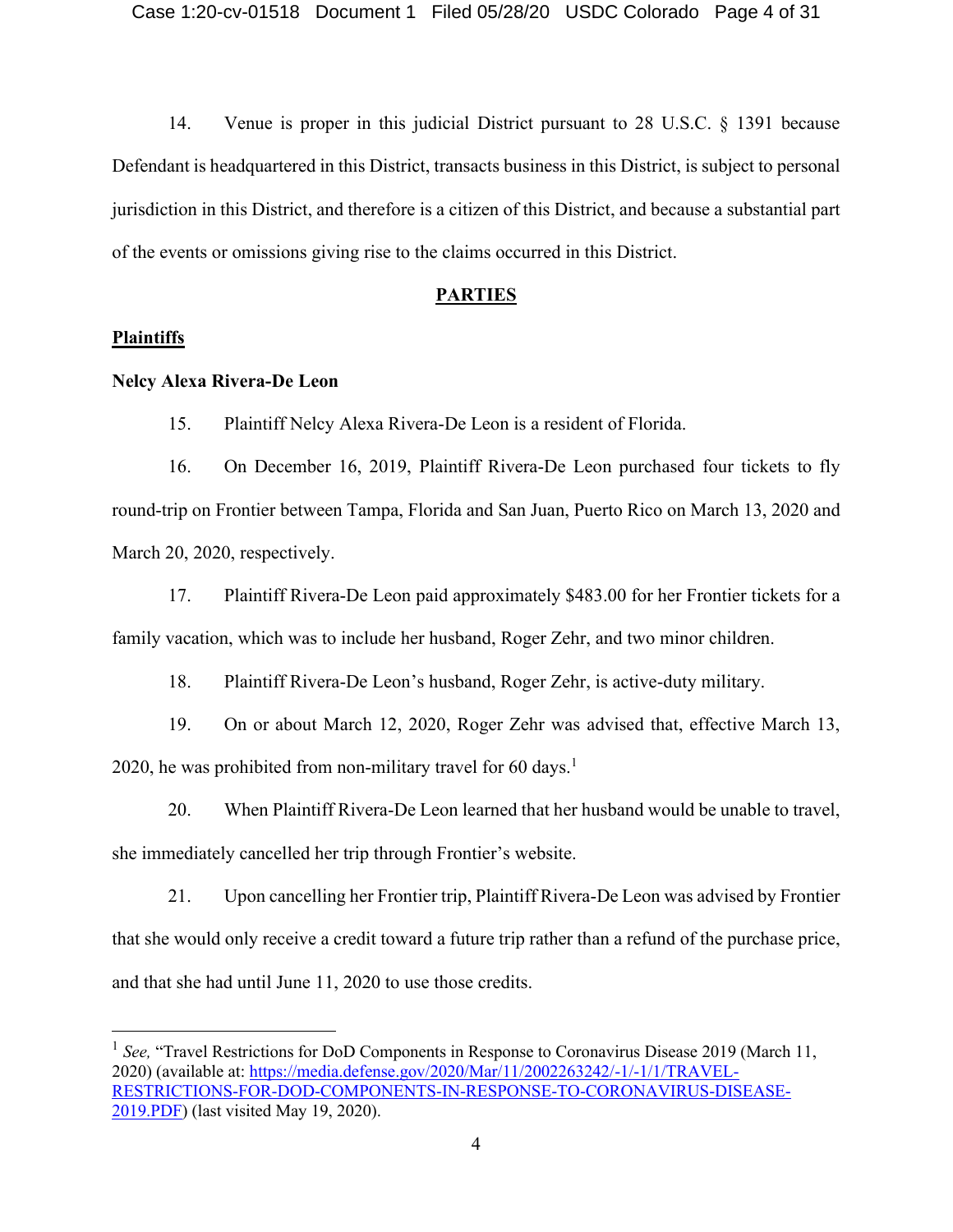22. Frontier ultimately cancelled Plaintiff Rivera-De Leon's return flight from San Juan, Puerto Rico to Tampa, Florida.

23. Plaintiff Rivera-De Leon cannot apply her flight credits by June 11, 2020 because of ongoing restrictions imposed by COVID-19 that make it impossible for her to make future plans.

24. Plaintiff Rivera-De Leon has called Frontier and attempted to contact it through Facebook Messenger on several occasion in hopes of securing a refund, but Frontier has ignored her phone calls and refused her requests for a full monetary refund.

25. As of the filing of this Complaint, Frontier has not refunded Plaintiff Rivera-De Leon the price of her tickets.

#### **Piotr Tchorzewski**

26. Plaintiff Piotr Tchorzewski is a resident of New Jersey.

27. On December 20, 2019 Plaintiff Tchorzewski paid \$1,245.63 for three tickets for himself and his family to fly round-trip on Frontier between Newark, New Jersey and Cancun, Mexico on April 10, 2020 and April 17, 2020, respectively. Plaintiff Tchorzewski also paid an additional \$98 to select specific seats.

28. On or about March 21, 2020, the Governor of New Jersey issued Executive Order No. 107, requiring New Jersey residents to stay at home.<sup>2</sup>

29. On or about March 21, 2020, Plaintiff Tchorzewski received an email from Frontier recommending that he cancel his flights in exchange for a "bonus" \$50 voucher per passenger on a new booking.

30. On or about March 23, 2020, Plaintiff Tchorzewski clicked on the "more information" button on one of the emails Frontier sent to entice him to prematurely cancel his

 $^2$  <https://nj.gov/infobank/eo/056murphy/pdf/EO-107.pdf> (last visited May 19, 2020).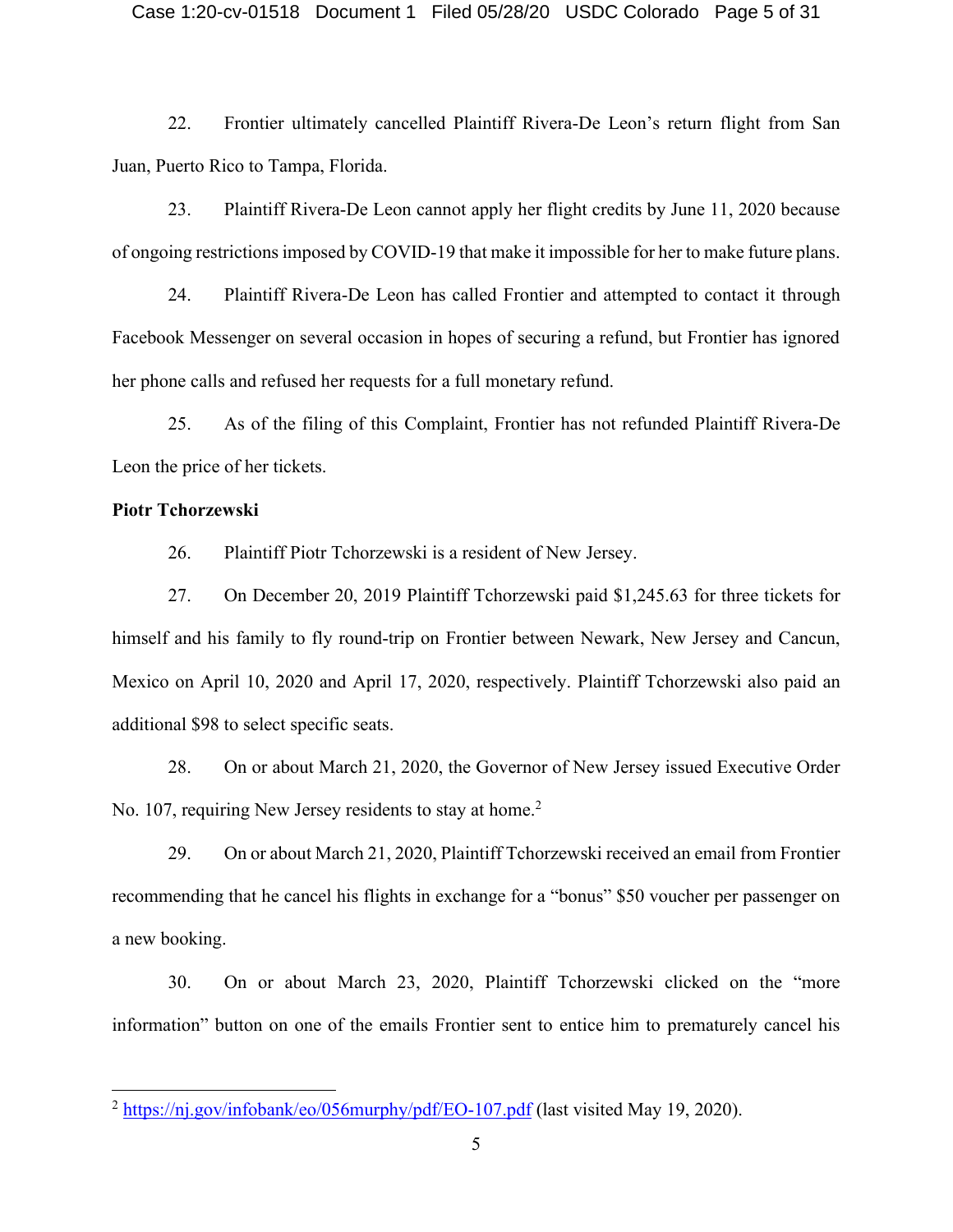#### Case 1:20-cv-01518 Document 1 Filed 05/28/20 USDC Colorado Page 6 of 31

flights, so as to learn more about his rights with respect to his Frontier tickets and the COVID-19 pandemic.

31. When Plaintiff Tchorzewski clicked on the "more information" button, however, Frontier automatically cancelled his flight reservations in exchange for Frontier credit.

32. Upon purportedly cancelling his Frontier trip, Frontier advised Plaintiff Tchorzewski that he would only receive a credit toward a future trip and the bonus credits he was promised rather than a refund of his purchase price, and that the credits he received in connection with his original purchase will expire on June 21, 2020.

33. Significantly, Frontier refused to provide a refund or voucher for the seat reservations Plaintiff Tchorzewski purchased for \$98.

34. Plaintiff Tchorzewski then tried to re-book the flight Frontier had tricked him into purportedly cancelling, only to be told by Frontier that he could not because his previously scheduled flight had been cancelled by Frontier.

35. Plaintiff Tchorzewski cannot apply his flight credits by June 21, 2020 because of ongoing restrictions imposed by COVID-19.

36. Plaintiff Tchorzewski has called Frontier on several occasions in order to secure a refund, but Frontier has either ignored her phone calls or refused her request for a full monetary refund.

37. As of the filing of this complaint, Frontier has not refunded Plaintiff Tchorzewski the price of his tickets.

#### **Stephanie Muters**

38. Plaintiff Stephanie Muters is a resident of New York.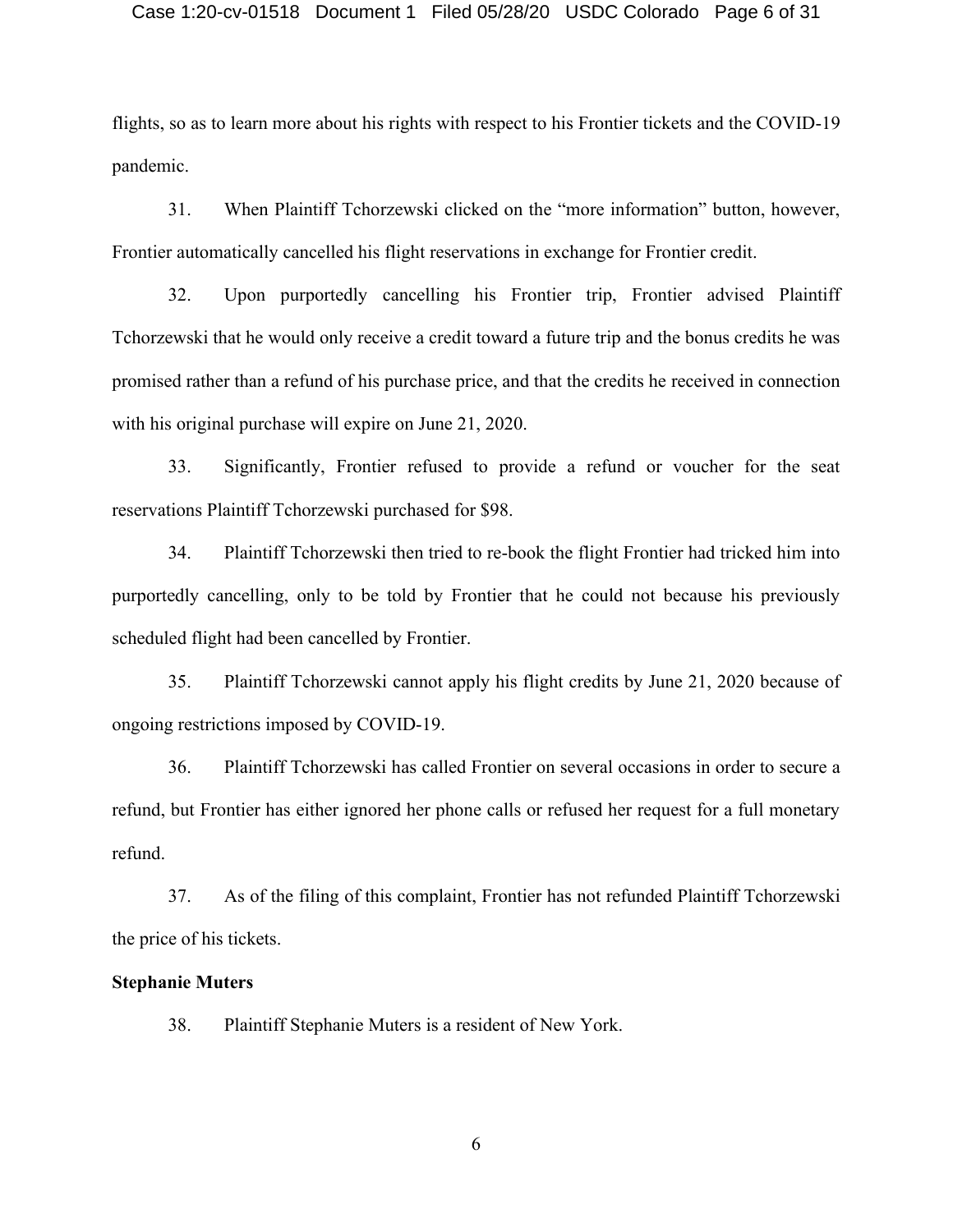39. On or about February 24, 2020, Plaintiff Muters purchased two airline tickets for herself and her daughter to fly round-trip on Frontier between Syracuse, New York and Tampa, Florida on April 5, 2020 and April 13, 2020, respectively.

40. Plaintiff Muters paid approximately \$849.60 for her Frontier tickets.

41. Plaintiff Muters is employed as a civilian by the U.S. Department of Defense.

42. Plaintiff Muters' daughter is health-compromised and uniquely susceptible to COVID-19.

43. On or about March 12, 2020, Plaintiff Muters was advised that, effective March 13, 2020, she was prohibited from non-military travel for 60 days.<sup>3</sup>

44. On or about March 17, 2020, Plaintiff Muters received an email from Frontier recommending that she cancel her flights in exchange for a "bonus" \$50 voucher per passenger on a new booking.

45. On or about March 22, 2020, the Governor of New York issued a stay-at-home order to New York residents that was extended through May 28, 2020. 4

46. On or about March 23, 2020, the Governor of Florida issued an Order requiring people flying to Florida from New York or New Jersey to undergo a 14-day quarantine.<sup>5</sup>

47. Plaintiff Muters had planned to travel to Florida from New York, and her entire trip was scheduled for fewer than 14 days.

48. On or about March 19, 2020, Plaintiff Muters cancelled her trip on Frontier because she had been ordered to refrain from travel by her employer, the U.S. Department of Defense; she had been enticed to do so by Frontier; she was ordered by her Governor to stay at home; and she

<sup>3</sup> *See* n. 1, *supra.*

<sup>4</sup> <https://coronavirus.health.ny.gov/new-york-state-pause> (last visited May 19, 2020).

<sup>5</sup> *See* n. 3, *supra.*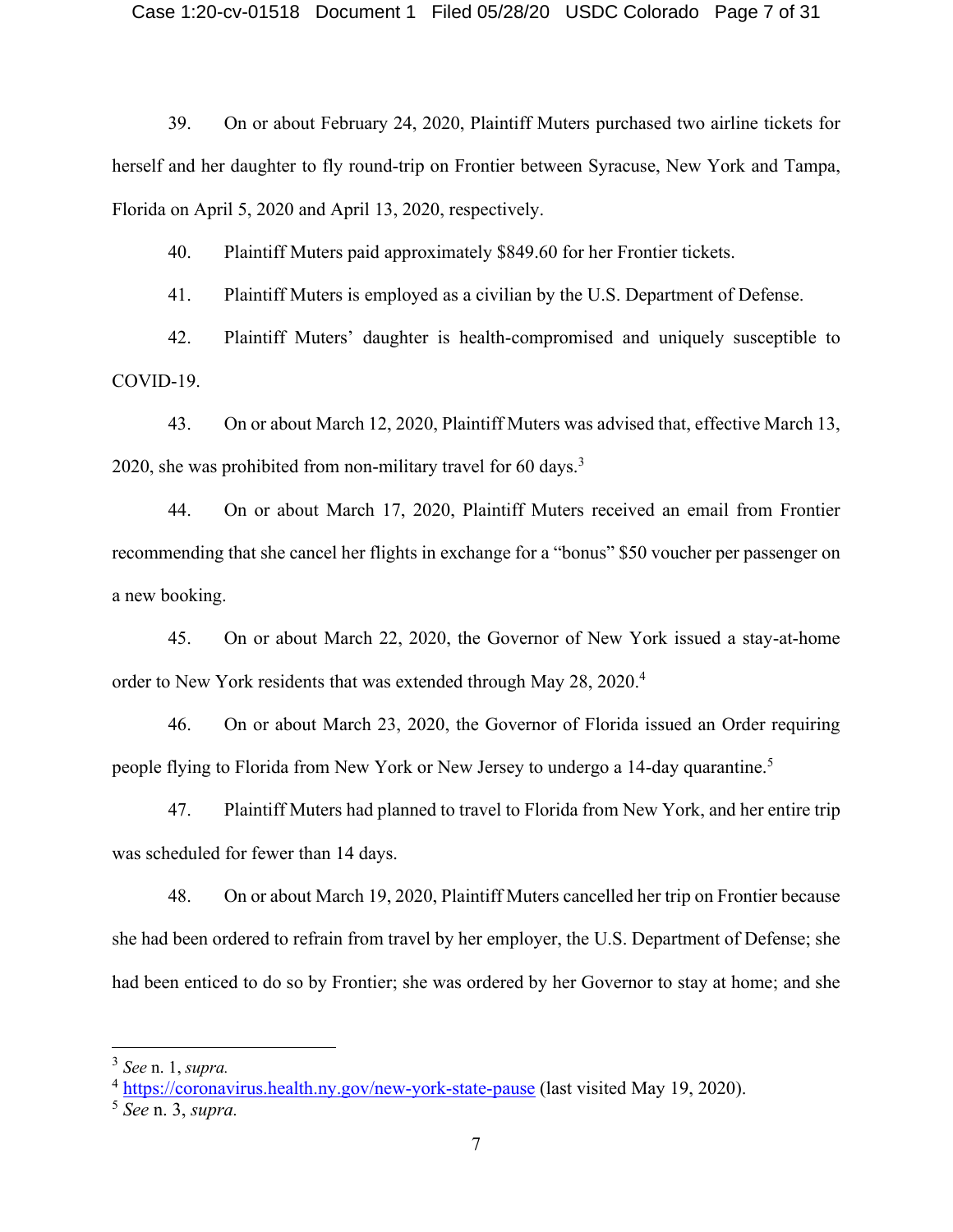#### Case 1:20-cv-01518 Document 1 Filed 05/28/20 USDC Colorado Page 8 of 31

was ordered by the Governor of Florida to endure a 14-day quarantine if she did travel upon arrival in Florida.

49. Upon cancelling her Frontier trip, Plaintiff Muters was advised by Frontier that she would only receive a credit toward a future trip rather than a refund of the purchase price, and that she has until June 17, 2020 to apply the credits she received for cancelling her flight.

50. Frontier ultimately cancelled the flights on which Plaintiff Muters was scheduled to travel.

51. Plaintiff Muters cannot apply her flight credits by June 17, 2020, because of both ongoing restrictions imposed by COVID-19 and the fact that she is uncertain when her healthcompromised daughter will be able to travel again.

52. Plaintiff Muters has called Frontier and attempted to contact it through Facebook Messenger on several occasions in hopes of securing a refund, but Frontier has either ignored her phone calls or refused her request for a full monetary refund.

53. As of the filing of this complaint, Frontier has not refunded Plaintiff Muters the price of her tickets.

#### **Defendant**

54. Defendant Frontier Airlines, Inc. is a corporation organized under the laws of the State of Colorado with a principal place of business at 4545 Airport Way, Denver, Colorado 80239.

55. Defendant Frontier conducts substantial business throughout the United States, including in the States of Florida, New Jersey, and New York.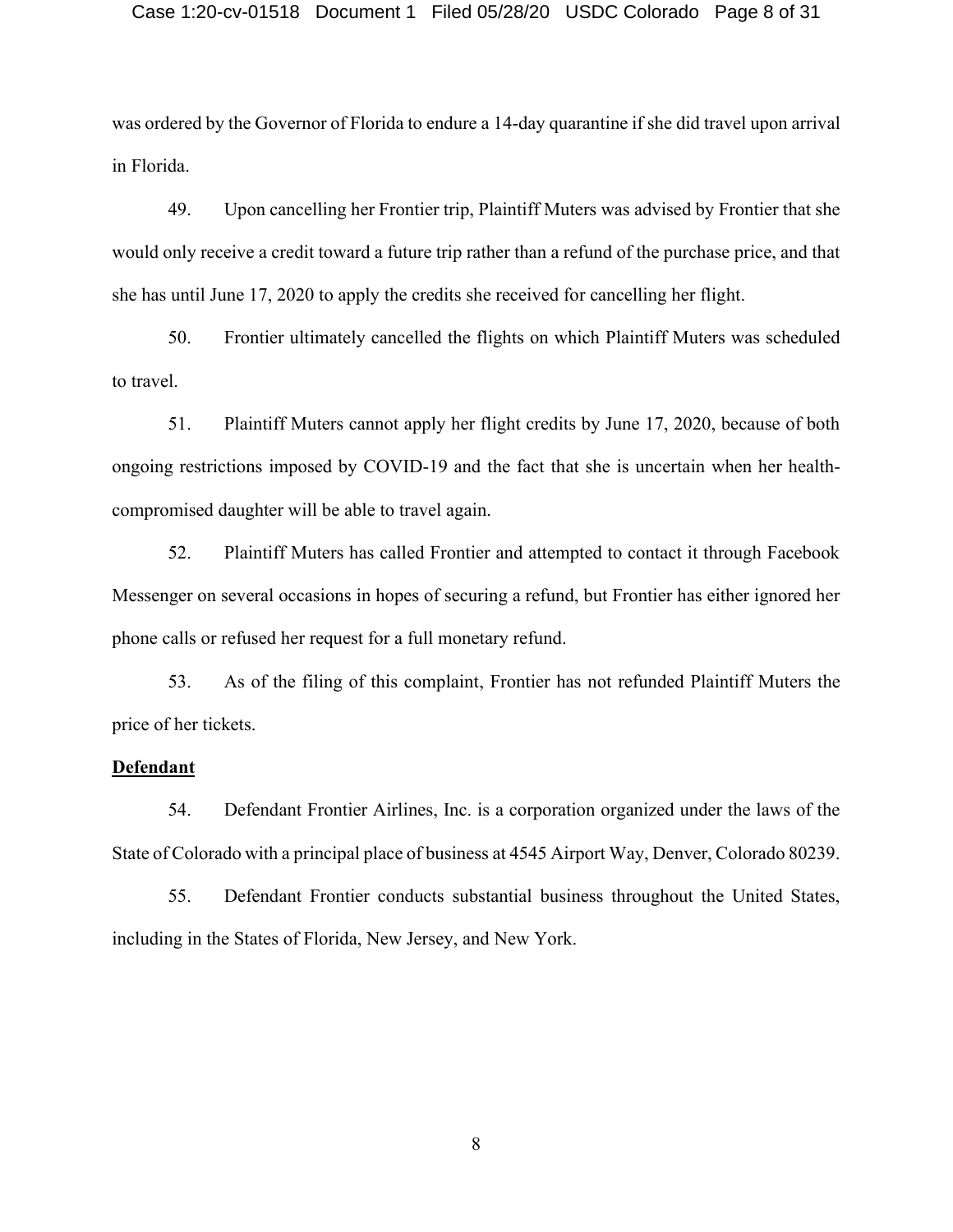## **FACTUAL ALLEGATIONS**

#### **A. Frontier's Contract of Carriage**

56. According to Frontier, its "Contract of Carriage" applies "to all tickets issued for travel on flights operated by or for Frontier Airlines, Inc. ("Frontier") as well as that transportation regardless of whether such ticket was sold by Frontier or its authorized agents or whether such ticket is used[.]"<sup>6</sup>

57. Under the Frontier Contract of Carriage Section 18, Subsection B, Frontier contracts with customers that, "[i]n the occurrence of a force majeure event, Frontier may cancel, divert, or delay any flight without liability *except to provide a refund for the unused portion of the ticket*."<sup>7</sup>

58. Under these terms, if Frontier cancels a flight, it is contractually obligated to provide each affected ticketholder a refund for the full fare inclusive of taxes and fees.

#### **B. The COVID-19 Pandemic**

59. On March 11, 2020, the World Health Organization reclassified COVID-19 as a worldwide pandemic. That same night, President Trump made a televised address from the Oval Office during which he announced a moratorium on all flights from Europe (excluding Great Britain) for 30 days. The President extended that ban to Great Britain the very next day.

60. The President declared a "National Emergency" on March 13, 2020 and, on March 15, 2020, the Centers for Disease Control and Prevention recommended that U.S. residents avoid

 $6$  Frontier Contract of Carriage  $§$  1,

[file://nvavsxencif01.mst.net/cbwhome\\$/ctourek/Downloads/cs\\_coc\\_41620.pdf](file://///nvavsxencif01.mst.net/cbwhome$/ctourek/Downloads/cs_coc_41620.pdf) (last accessed May 14, 2020)

<sup>&</sup>lt;sup>7</sup> Frontier Contract of Carriage  $\S$  18.B,

[file://nvavsxencif01.mst.net/cbwhome\\$/ctourek/Downloads/cs\\_coc\\_41620.pdf](file://///nvavsxencif01.mst.net/cbwhome$/ctourek/Downloads/cs_coc_41620.pdf) (last accessed May 14, 2020) (emphasis added).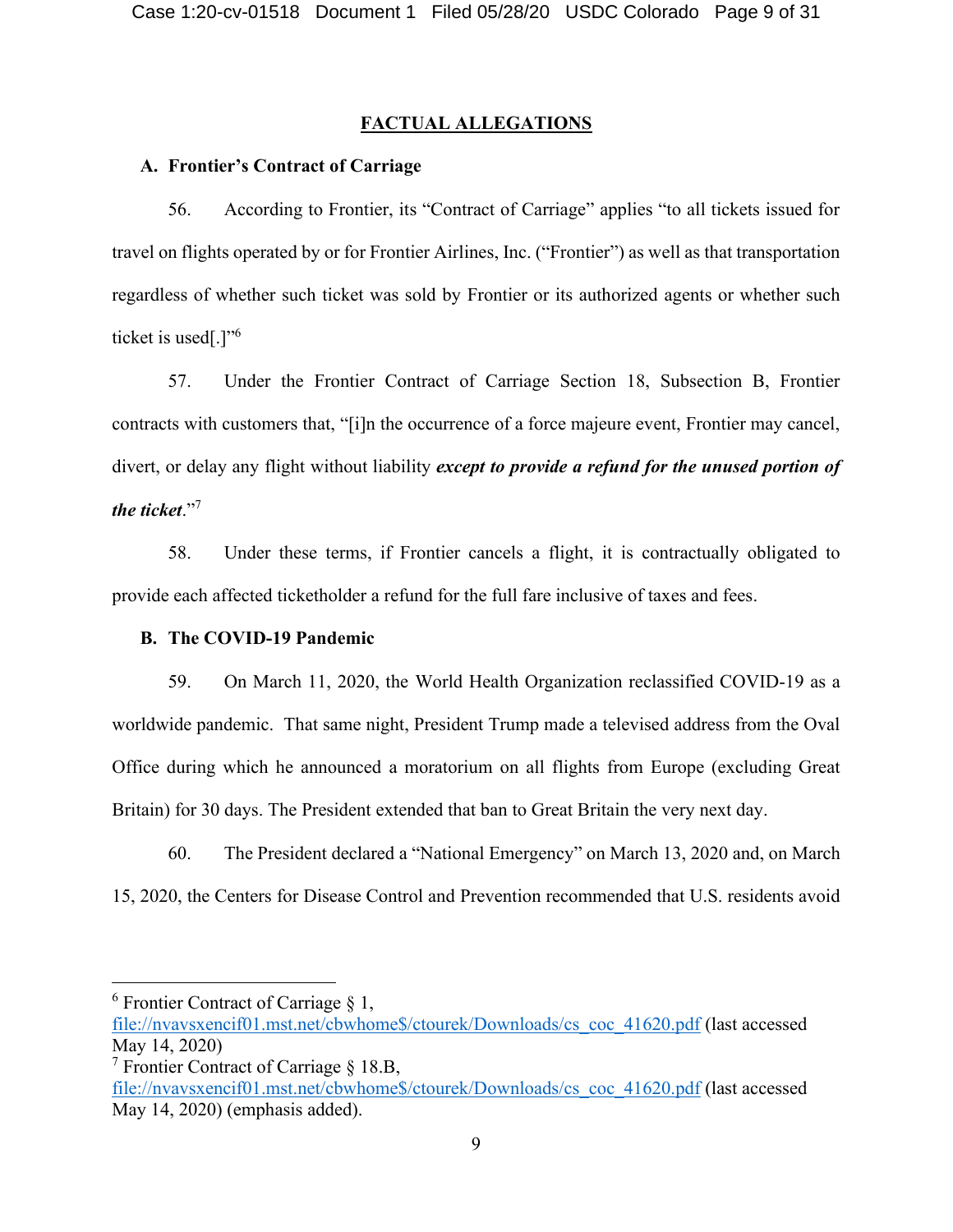#### Case 1:20-cv-01518 Document 1 Filed 05/28/20 USDC Colorado Page 10 of 31

gatherings of 50 people or more. The next day, the federal government tightened those guidelines and recommended avoiding groups of 10 people or more.

61. Despite these efforts, by March 23, 2020 the United States had reported more confirmed cases of COVID-19 than any other county in the world, and by the end of March the governors of most states had declared states of emergency due to COVID-19. State and local officials across the country also issued stay-at-home orders that cancelled public events, banned group gatherings, and closed schools, restaurants, and retail stores and prohibited unnecessary travel for weeks, if not indefinitely.

#### **C. The Airline Industry's Response to the COVID-19 Pandemic**

62. As a direct and proximate result of this unprecedented crisis, in March 2020, many airlines, including Frontier, cancelled or rescheduled flights.

63. These cancellations continued into April 2020, when Frontier announced it would be "cutting more than 90% of flight capacity nationwide in April" and expected to only "be in a position to gradually build flight capacity back up to as much as 35% in May."<sup>8</sup>

64. Frontier has since issued a statement saying that it will not achieve full flight capacity until July 2020.<sup>9</sup>

65. While most airlines throughout the world have provided refunds for flights canceled due to COVID-19, some, including Frontier, have refused to issue refunds to customers.

<sup>8</sup> [https://www.cleveland.com/business/2020/04/frontier-airlines-cuts-90-of-capacity-flying-only](https://www.cleveland.com/business/2020/04/frontier-airlines-cuts-90-of-capacity-flying-only-to-orlando-from-cleveland-hopkins-in-april.html)[to-orlando-from-cleveland-hopkins-in-april.html](https://www.cleveland.com/business/2020/04/frontier-airlines-cuts-90-of-capacity-flying-only-to-orlando-from-cleveland-hopkins-in-april.html)

<sup>&</sup>lt;sup>9</sup> [https://centreforaviation.com/analysis/reports/covid-19-frontier-airlines-has-a-more-bullish](https://centreforaviation.com/analysis/reports/covid-19-frontier-airlines-has-a-more-bullish-view-than-most-524183)[view-than-most-524183](https://centreforaviation.com/analysis/reports/covid-19-frontier-airlines-has-a-more-bullish-view-than-most-524183)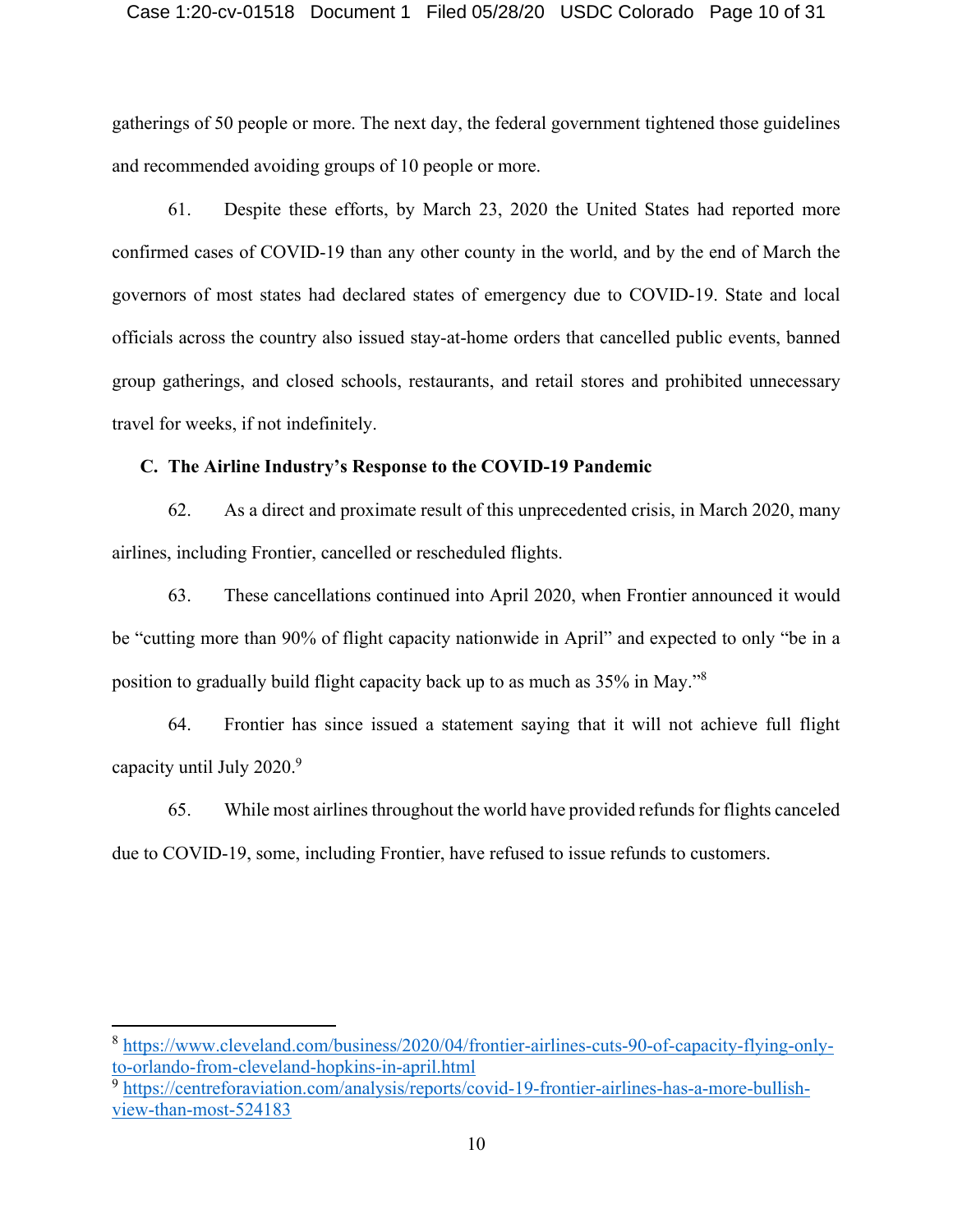# **D. The United States Department of Transportation's April 3, 2020 Enforcement Notice**

66. On April 3, 2020, in response to airlines' refusals to issue refunds to passengers for cancelled flights, the United States Department of Transportation issued an Enforcement Notice Regarding Refunds By Carriers Given the Unprecedented Impact of the COVID-19 Public Health Emergency On Air Travel" (the "Enforcement Notice").<sup>10</sup> The Enforcement Notice states that:

> Carries have a longstanding obligation to provide a prompt refund to a ticketed passenger when the carrier cancels the passenger's scheduled flight or makes a significant change in the flight schedule and the passenger chooses not to accept the alternative offered by the carrier. The longstanding obligation of carriers to provide refunds for flights that carriers cancel or significantly delay does not cease when the flight disruptions are outside of the carrier's control (e.g., a result of government restrictions).

67. Moreover, the requirement to provide a "prompt refund" applies to passengers who purchased "non-refundable tickets" and applies to any optional fee charged for services a passenger is unable to use, such as baggage fees, meals, and seat upgrades.

68. The Enforcement Notice also states that this obligation "does not cease when the flight disruptions are outside of the carrier's control (e.g., a result of government restrictions)." Instead, airlines are required to offer refunds whenever passengers are not at fault for the cancellation, regardless of whether the cancellation is within or outside the carrier's control.

69. The "longstanding obligation" regarding refunds is set forth in the Code of Federal Regulation. Specifically, consumers are entitled to refunds whenever their carrier cancels their flight. 76 Fed. Reg. 23110-01, at 23129 (Apr. 25, 2011) ("Since at least the time of an Industry Letter of July 15, 1996 . . . the Department's Aviation Enforcement Office has advised carriers that refusing to refund a non-refundable fare when a flight is cancelled and the passenger wishes

<sup>10</sup> Available at: [https://www.transportation.gov/sites/dot.gov/files/2020-](https://www.transportation.gov/sites/dot.gov/files/2020-04/Enforcement%20Notice%20Final%20April%203%202020_0.pdf) [04/Enforcement%20Notice%20Final%20April%203%202020\\_0.pdf](https://www.transportation.gov/sites/dot.gov/files/2020-04/Enforcement%20Notice%20Final%20April%203%202020_0.pdf) (last visited Apr. 6, 2020).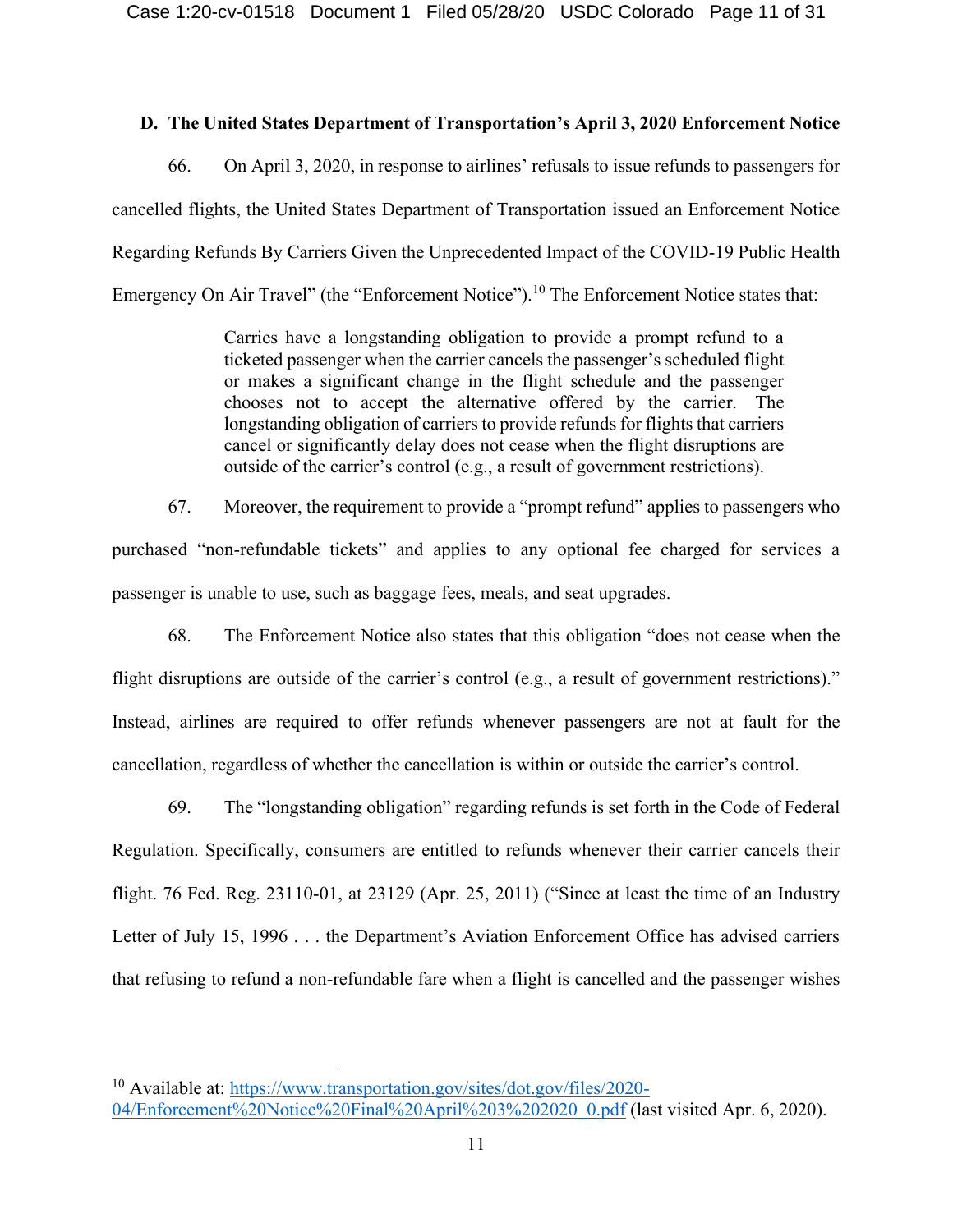#### Case 1:20-cv-01518 Document 1 Filed 05/28/20 USDC Colorado Page 12 of 31

to cancel is a violation of 49 U.S.C. 41712 (unfair or deceptive practices) and would subject a carrier to enforcement action.").

#### **E. Frontier's Continued Failure to Provide Customers Refunds**

70. Despite the plain language of its own Contract of Carriage and the guidance issued by the U.S. Department of Transportation, Frontier has engaged in a pattern and practice of denying refunds to its passengers for flights cancelled as a result of the COVID-19 pandemic.

71. Frontier's scheme to deny refunds to its customers relies on making its refund mechanisms difficult to access. Instead of providing the refunds required by the Contract of Carriage and the Enforcement Notice, Frontier attempts to convince customers to pre-emptively cancel their flights for Frontier credit or points—failing to inform customers that they are, in fact, entitled to a full monetary refund if they simply wait for Frontier to cancel their flights.

72. And, as Plaintiffs' experiences demonstrate, Frontier has typically cancelled the very flights it urged Plaintiffs and Class members to cancel in exchange for credits.

73. In other words, Frontier sought to trick Plaintiffs and the Class into preemptively cancelling their flights in order to relieve Frontier of its obligation to issue full monetary refunds for flights it ultimately cancelled.

74. Indeed, the COVID-19 pandemic and its accompanying uncertainty play an integral role in Frontier's scheme. In the form email Frontier repeatedly sent its customers urging them to prematurely cancel their reservation in response to a "limited time offer," an exemplar of which is included below, Frontier acknowledges that "things are difficult during this unprecedented time," before encouraging customers to cancel their flights: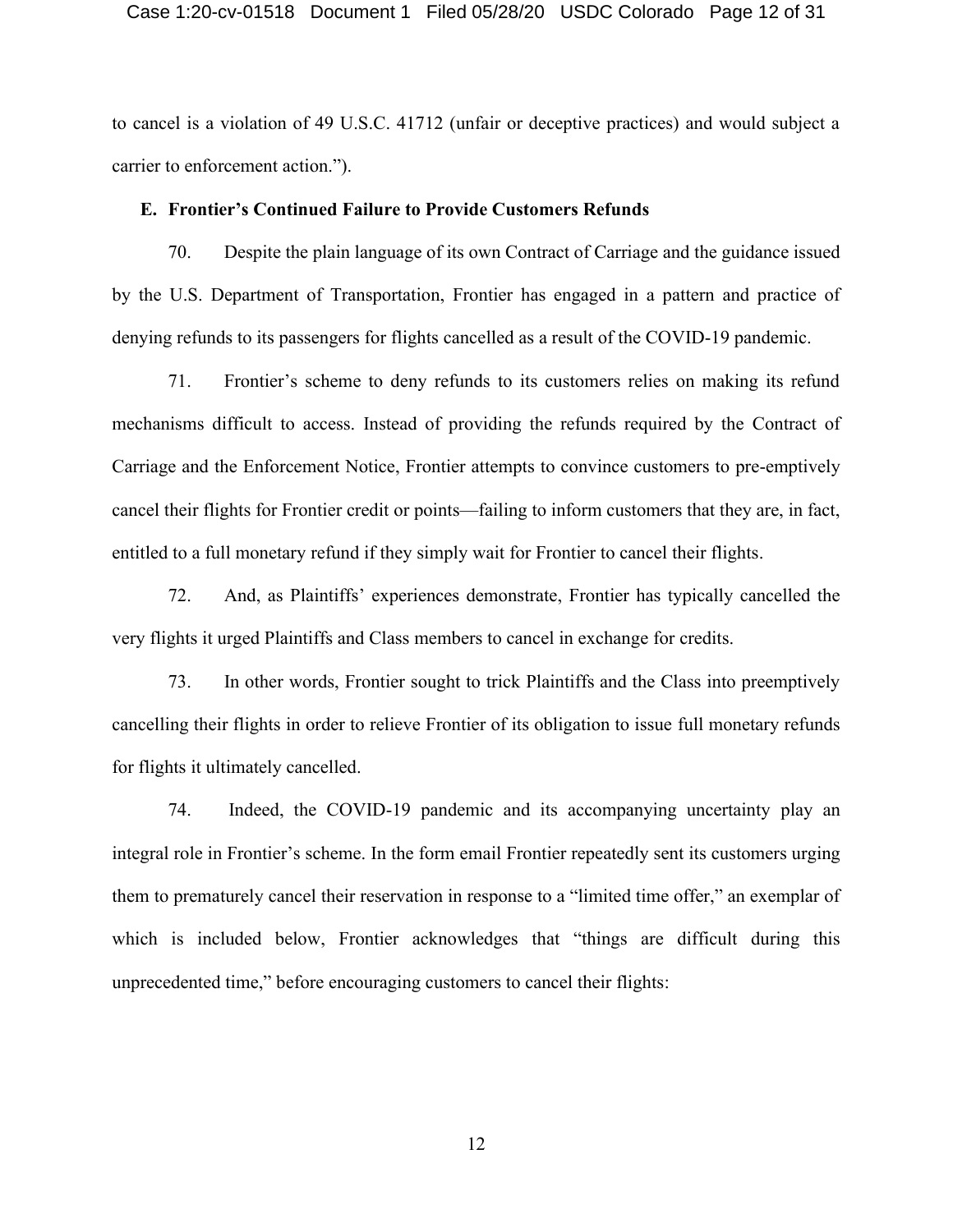

# **FINAL DAY – CANCEL AND RECEIVE A \$50 VOUCHER PER PASSENGER ON YOUR BOOKING**

Valued Customer,

We want to thank you for choosing Frontier. We know things are difficult during this unprecedented time and we want to provide you another option for your upcoming travel with us.

Cancel your booking today and you will receive a **\$50 per person voucher for future travel**. This is in addition to a travel credit applicable to a future Frontier flight for the full amount of your unused ticket.

# **STEP 1**

Simply go to **[flyfrontier.com](https://emails.flyfrontier.com/pub/cc?_ri_=X0Gzc2X%3DYQpglLjHJlTQGi1aCNzcBTD7hSDbHDFza0HzdIlosjBcdqrrX0d5nL9wKbKYzeB0Kwk5353VXtpKX%3DBRWBDBRT&_ei_=Eq2tf9zs59idfPO1Sc_9Bbm66tljp8zxzkTsk63lceilgN8fnBXIPR7JF-Rjwk3t8THkW9UhZkNDvuljLQari0.&_di_=h8m927aj2khnt05lpt4omp93ds42jbt0kk2tfl4p6r5bquad3r7g)** now and cancel your flight via the "**[My](https://emails.flyfrontier.com/pub/cc?_ri_=X0Gzc2X%3DYQpglLjHJlTQGi1aCNzcBTD7hSDbHDFza0HzdIlosjBcdqrrX0d5nL9wKbKYzeB0Kwk5353VXtpKX%3DBRWBDBRT&_ei_=Eq2tf9zs59idfPO1Sc_9Bbm66tljp8zxzkTsk63lceilgN8fnBXIPR7JF-Rjwk3t8THkW9UhZkNDvuljLQari0.&_di_=h8m927aj2khnt05lpt4omp93ds42jbt0kk2tfl4p6r5bquad3r7g)  [Trips/Checkin](https://emails.flyfrontier.com/pub/cc?_ri_=X0Gzc2X%3DYQpglLjHJlTQGi1aCNzcBTD7hSDbHDFza0HzdIlosjBcdqrrX0d5nL9wKbKYzeB0Kwk5353VXtpKX%3DBRWBDBRT&_ei_=Eq2tf9zs59idfPO1Sc_9Bbm66tljp8zxzkTsk63lceilgN8fnBXIPR7JF-Rjwk3t8THkW9UhZkNDvuljLQari0.&_di_=h8m927aj2khnt05lpt4omp93ds42jbt0kk2tfl4p6r5bquad3r7g)**" tab.

# **STEP 2**

You will automatically receive your credit for future use and **also** receive your additional voucher within seven days of your cancellation to the email address used in the original booking. Your **\$50 per person**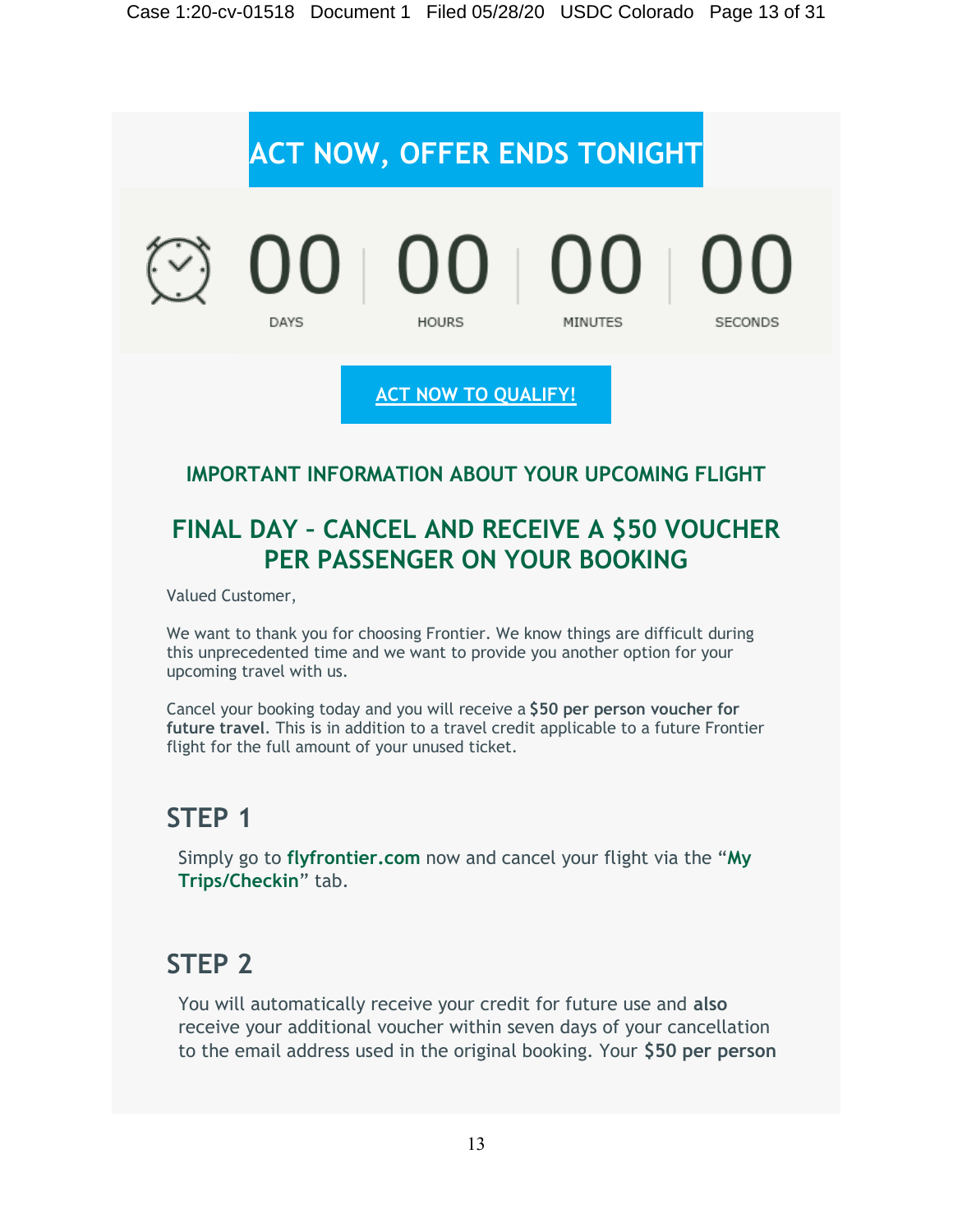**voucher** will be available for booking through Dec. 31, 2020. The best part is your travel does not need to be completed by Dec. 31 just booked!

To qualify for the \$50 per person voucher and flight credit, you must cancel your flight **TONIGHT** (Friday, March 27). This offer is valid for flights scheduled from **March 28 – June 17**. If you did not book your travel with Frontier directly, you will need to update your contact information when you cancel your flight. For more about this offer, **[click here](https://emails.flyfrontier.com/pub/cc?_ri_=X0Gzc2X%3DYQpglLjHJlTQGi1aCNzcBTD7hSDbHDFza0HzdIlosjBcdqrrX0d5nL9wKbKYzeB0Kwk5353VXtpKX%3DBRWBDSRT&_ei_=Eq2tf9zs59idfPO1Sc_9Bbm66tljp8zxzkTsk63lceilgN8fnBXIPR7JF-Rjwk3t8THkW9UhZkNDvuljLQari0.&_di_=ge1lqs65c7ncqfhk336e9pvk3p2jk6c5e7mef4et1fll9q8f8atg)**.

We appreciate your continued patience and understanding as we navigate this challenging time, and we hope to serve you on many future Frontier flights.

Team Frontier

75. After deceiving customers like Plaintiffs to opt for Frontier credit or points instead of the refund to which they are entitled, Frontier uses the Frontier credit selection as basis on which to deny refunds for flights it later cancelled.

76. Moreover, whenever a customer chooses to pre-emptively cancel their flight, Frontier does not refund them —in Frontier credit or otherwise—any of the additional fees they incurred when purchasing their original airline tickets, such as fees paid for seat selection.

77. The Frontier credits provide Frontier additional opportunities to charge service, processing baggage, seat selection, and other fees that will ensure Frontier additional future profits—while retaining Plaintiff and Class members' cash—substantially diminishing any value for Plaintiff and the Class members.

78. Moreover, Frontier requires customers to apply the credits in as few as ninety (90) days, or risk that the credit will expire. This durational limit is unduly narrow, particularly in the throes of the COVID-19 pandemic, which has rendered future airline travel uncertain.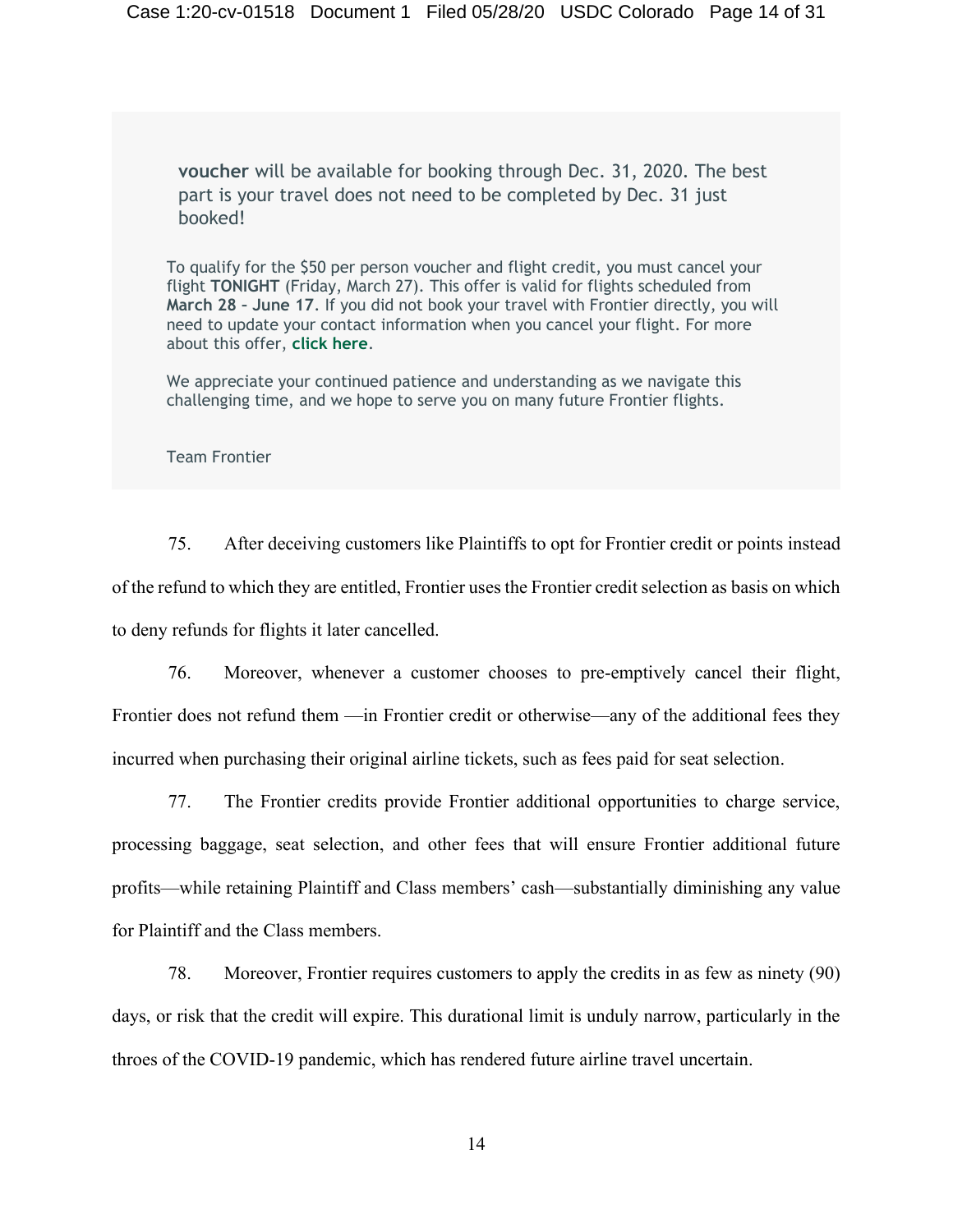79. When customers pre-emptively cancel their flights—often at Frontier's urging they subsequently receive a confirmation email that outlines how much in Frontier credit they will receive and a single line in the middle of the email informing customers that "[t]his Customer Credit will expire 90 days from [that date on which the customer cancelled their flight]."

80. This time limit to use the credits renders them worthless during the COVID-19 pandemic while air travel is at a virtual standstill and will likely remain that way for quite some time.

81. Indeed, any future travel plans Plaintiffs or Class members might make are in flux due to the uncertainty and quarantine-restrictions caused by the COVID-19 pandemic.

82. Despite the significant backlash to Frontier's cancelation and refund policy, Frontier continues to refuse to provide cash refunds to passengers for flights cancelled due to COVID-19.

#### **CLASS ALLEGATIONS**

83. Plaintiffs bring this action, individually and, pursuant to Federal Rule of Civil

Procedure 23(a), 23(b)(2), and/or 23(b)(3), on behalf of a Nationwide Class defined as follows:

All persons in the United States who purchased airline tickets through Frontier Airlines, or for flights on Frontier Airlines, to, from or within the States, and sought to cancel their flights, or had their flights cancelled, on or after February 29, 2020.

84. In the alternative, Plaintiffs bring this class action on behalf of the following State

Classes:

#### **The Florida Class**:

All persons in Florida who purchased airline tickets through Frontier Airlines, or for flights on Frontier Airlines, to, from or within the United States, and sought to cancel their flights, or had their flights cancelled, on or after February 29, 2020.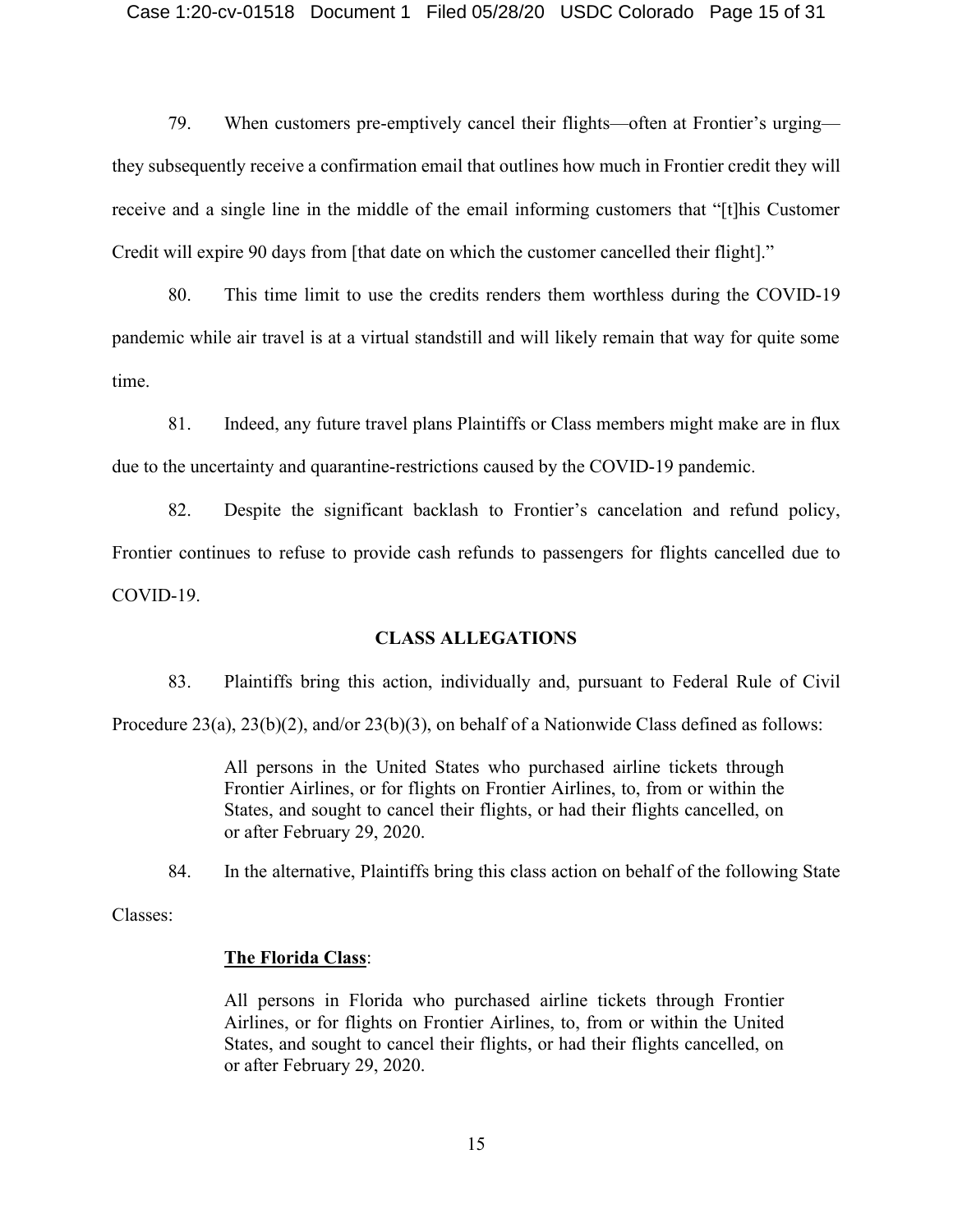# **The New Jersey Class**:

All persons in New Jersey who purchased airline tickets through Frontier Airlines, or for flights on Frontier Airlines, to, from or within the United States, and sought to cancel their flights, or had their flights cancelled, on or after February 29, 2020.

## **The New York Class**:

All persons in New York who purchased airline tickets through Frontier Airlines, or for flights on Frontier Airlines, to, from or within the United States, and sought to cancel their flights, or had their flights cancelled, on or after February 29, 2020.

85. Together, the National Class, the Florida Class, New Jersey Class, and New

York Class shall be collectively referred to herein as the "Class."

86. Excluded from the Class are: (a) Frontier; (b) Frontier's affiliates, agents,

employees, officers and directors; and (c) the judge assigned to this matter, the judge's staff,

and any member of the judge's immediate family.

87. **Numerosity**: Upon information and belief, the Class is so numerous that joinder of all members is impracticable. While the exact number and identity of individual members of the Class are unknown at this time, such information is in the sole possession of Frontier and obtainable by Plaintiffs only through the discovery process. Plaintiffs believe, and on that basis allege, that the Class consists of hundreds of thousands of people.

88. **Commonality**: Common questions of law and fact exist as to all members of each Class. These questions predominate over questions affecting individual Class members. These common legal and factual questions include, but are not limited to:

- a. Whether federal regulations require Frontier to provide passengers a refund when Frontier cancels their flights;
- b. Whether Frontier committed common law fraud;
- c. Whether Frontier was unjustly enriched by its conduct; and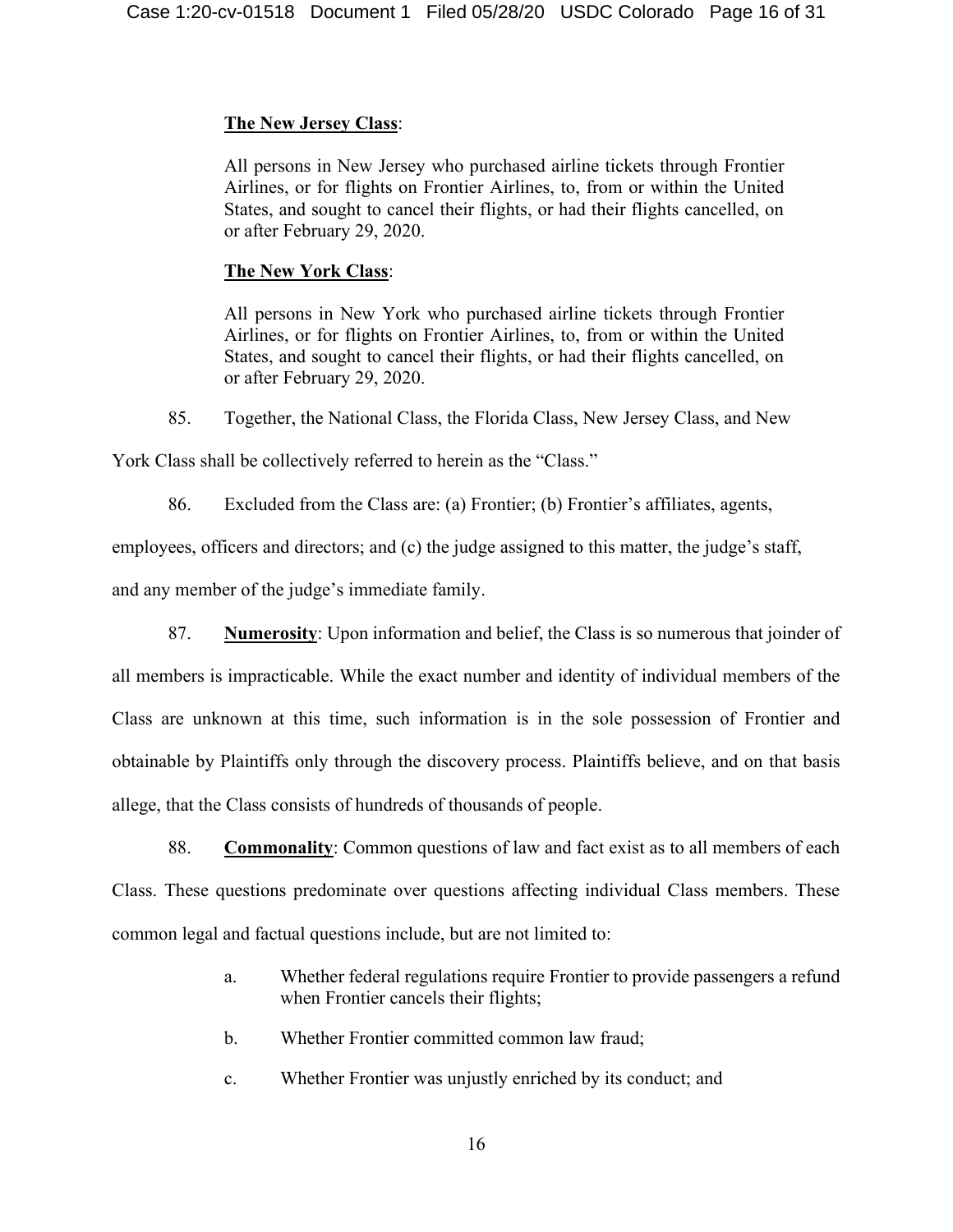d. Whether Frontier violated its Contract of Carriage.

89. **Typicality**: Plaintiffs have the same interest in this matter as all Class members, and Plaintiffs' claims arise out of the same set of facts and conduct as the claims of all Class members. Plaintiffs' and Class members' claims all arise out Frontier's uniform conduct, statements, and unlawful, unfair, and deceptive acts and practices.

90. **Adequacy**: Plaintiffs have no interest that conflicts with the interests of the Class, and are committed to pursuing this action vigorously. Plaintiffs have retained counsel competent and experienced in complex consumer class action litigation. Accordingly, Plaintiffs and their counsel will fairly and adequately protect the interests of the Class.

91. **Superiority**: A class action is superior to all other available means of fair and efficient adjudication of the claims of Plaintiffs and members of the Class. The injury suffered by each individual Class member is relatively small compared to the burden and expense of individual prosecution of the complex and extensive litigation necessitated by Frontier's conduct. It would be virtually impossible for members of the Class individually to effectively redress the wrongs done to them. Even if the members of the Class could afford such individual litigation, the court system could not. Individualized litigation increases the delay and expense to all parties, and to the court system, presented by the complex legal and factual issues of this case. Individualized rulings and judgments could result in inconsistent relief for similarly-situated individuals. By contrast, the class action device presents far fewer management difficulties, and provides the benefits of single adjudication, economy of scale, and comprehensive supervision by a single court.

92. Frontier has acted or refused to act on grounds generally applicable to the Class, thereby making appropriate final injunctive relief and corresponding declaratory relief with respect to the Class as a whole.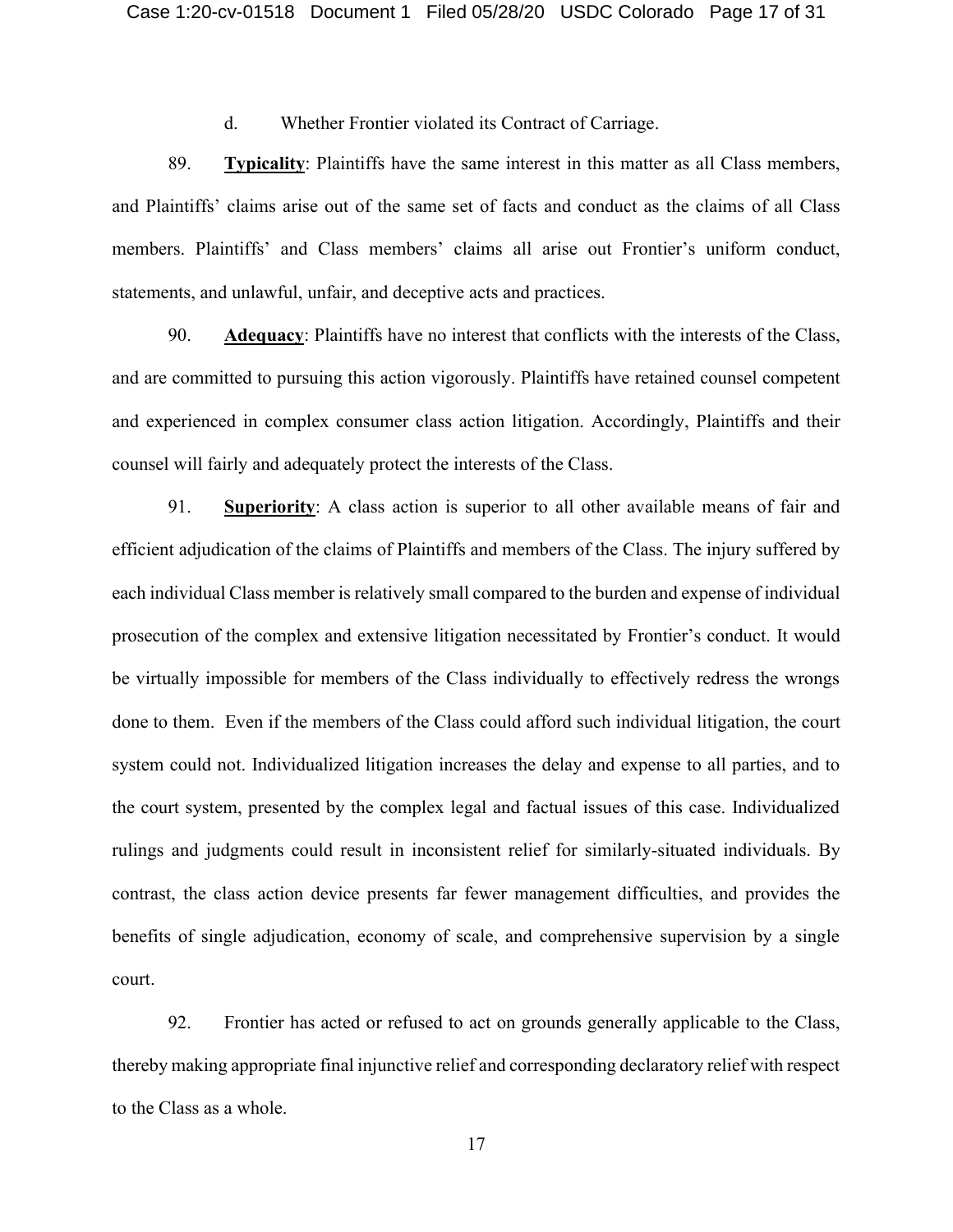## **COUNT I CONVERSION (on behalf of the Nationwide Class, or alternatively the Florida, New Jersey and/or New York Classes)**

93. Plaintiffs reallege and incorporate by reference all paragraphs as though fully set forth herein.

94. Plaintiffs bring this claim individually and on behalf of the members of the Class against Frontier.

95. Plaintiffs and Class members have an ownership right to the monies paid for the tickets for cancelled flights sold by Frontier, as well as for the consequential damages resulting therefrom.

96. Frontier has wrongly asserted dominion over the payments illegally diverted to them for the cancelled flights, and consequential damages resulting therefrom. Frontier has done so every time Plaintiffs and Class members paid to purchase a ticket for a flight that was later cancelled or subject to a significant schedule change by Frontier.

97. As a direct and proximate cause of Frontier's conversion, Plaintiffs and Class members suffered damages in the amount of the payments made for each time they purchased a ticket for a flight that was cancelled or subject to a significant schedule change by Frontier, and in the amount of consequential damages resulting therefrom.

## **COUNT II COMMON LAW FRAUD (on behalf of the Nationwide Class, or alternatively the Florida, New Jersey and/or New York Classes)**

98. Plaintiffs reallege and incorporate by reference all paragraphs as though fully set forth herein.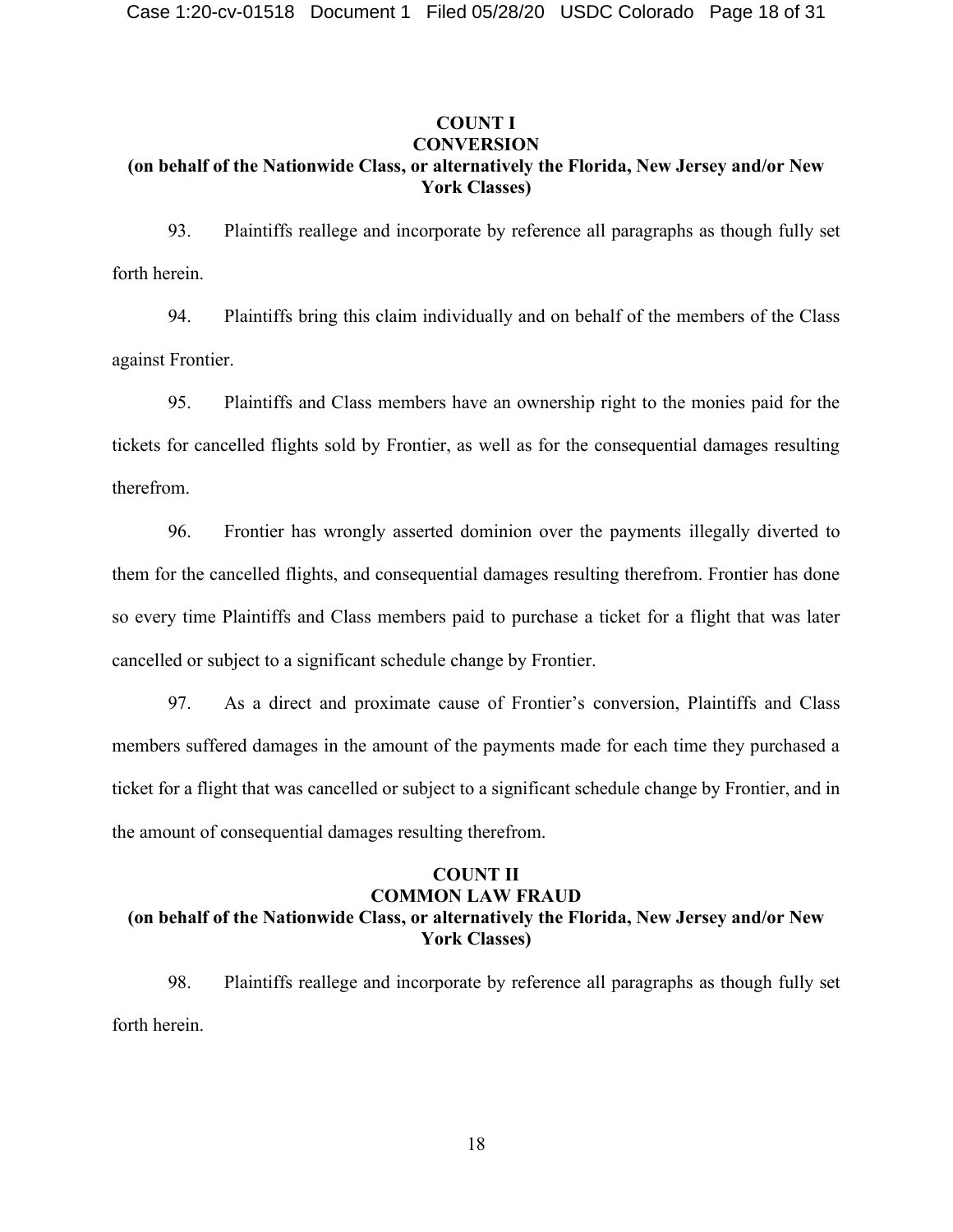99. Frontier made material misrepresentations and/or omissions concerning the ability of Plaintiffs and Class members to receive refunds for cancelled flights. For example, Frontier falsely represented that Plaintiffs and the Class members were only entitled to travel credits rather than refunds. As a result, Plaintiffs and the other Class members were fraudulently induced to accept travel credits in exchange for their unusable tickets and not provided with refunds.

100. Frontier had a duty to disclose to Plaintiffs and the Class members that they were entitled to refunds but failed to do so.

101. These misrepresentations and omissions were made by Frontier with knowledge of their falsity, and with the intent that Plaintiffs and Class members rely upon them.

102. Plaintiffs and Class members reasonably relied on these omissions, and suffered damages as a result.

#### **COUNT III UNJUST ENRICHMENT**

## **(on behalf of the Nationwide Class, or alternatively the Florida, New Jersey and/or New York Classes)**

103. Plaintiffs reallege and incorporate by reference all paragraphs as though fully set forth herein.

104. Plaintiffs and the Class conferred a direct benefit on Frontier by purchasing airline tickets.

105. Frontier knowingly and willingly accepted and enjoyed the benefits conferred on it by Plaintiff and the Class.

106. Frontier's retention of these benefits in unjust and inequitable due to the conduct described herein.

107. As a direct and proximate cause of Frontier's unjust enrichment, Plaintiffs and the Class are entitled to an accounting, restitution, attorneys' fees, costs and interest.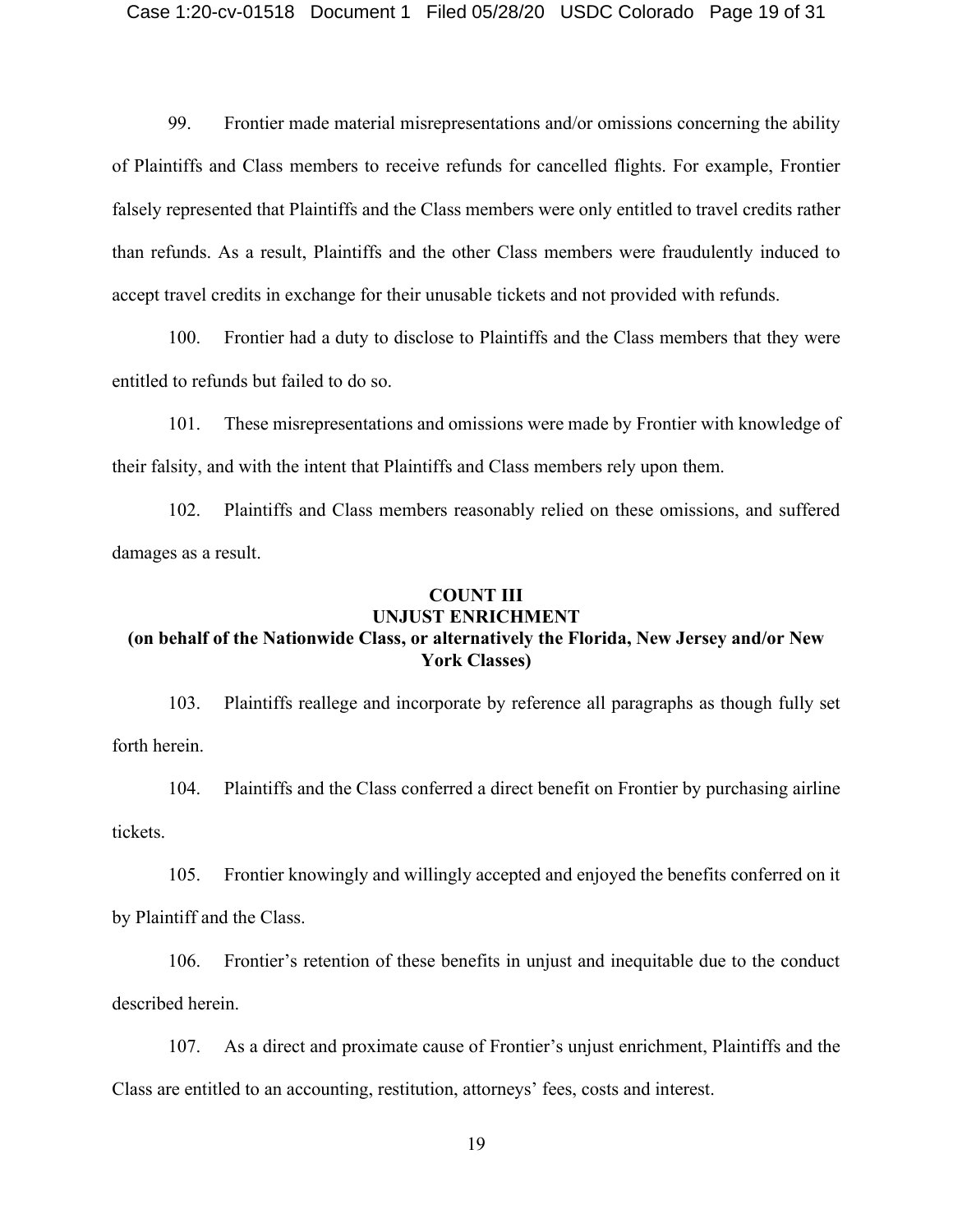## **COUNT IV BREACH OF CONTRACT (on behalf of the Nationwide Class, or alternatively the Florida, New Jersey and/or New York Classes)**

108. Plaintiffs reallege and incorporate by reference all paragraphs as though fully set forth herein.

109. Plaintiffs bring this claim on behalf of himself and members of the Class.

110. This claim for breach of contract damages or, in the alternative, specific performance of the contract's refund terms, is based on Frontier's breaches of its Contract of Carriage.

111. Frontier entered into Contracts of Carriage with Plaintiffs and Class members to provide services in the form of flights in exchange for customer payment of fares and other fees.

112. Frontier drafted these Contracts of Carriage.

113. Plaintiffs and all putative class members performed under the Contract of Carriage. Specifically, Plaintiffs and Class members tendered payment for airline tickets to Frontier and complied with all conditions precedent under the Contract of Carriage.

114. Due to Frontier's cancellation of its flights, Plaintiffs and Class members cannot use their airline tickets through no fault of their own and are not receiving the benefit of their bargain with Frontier.

115. Under the terms of the Contract of Carriage drafted by Frontier, Plaintiffs and Class members are entitled to refunds because Frontier cancelled their flights and did not accommodate and transport the customers to their destinations on another flight. Contract of Carriage  $\S$  18(a)(1).

116. By failing to provide refunds, Frontier has breached its Contract of Carriage.

117. As a result of Frontier's breaches of contract, Plaintiffs and Class members have incurred substantial damages.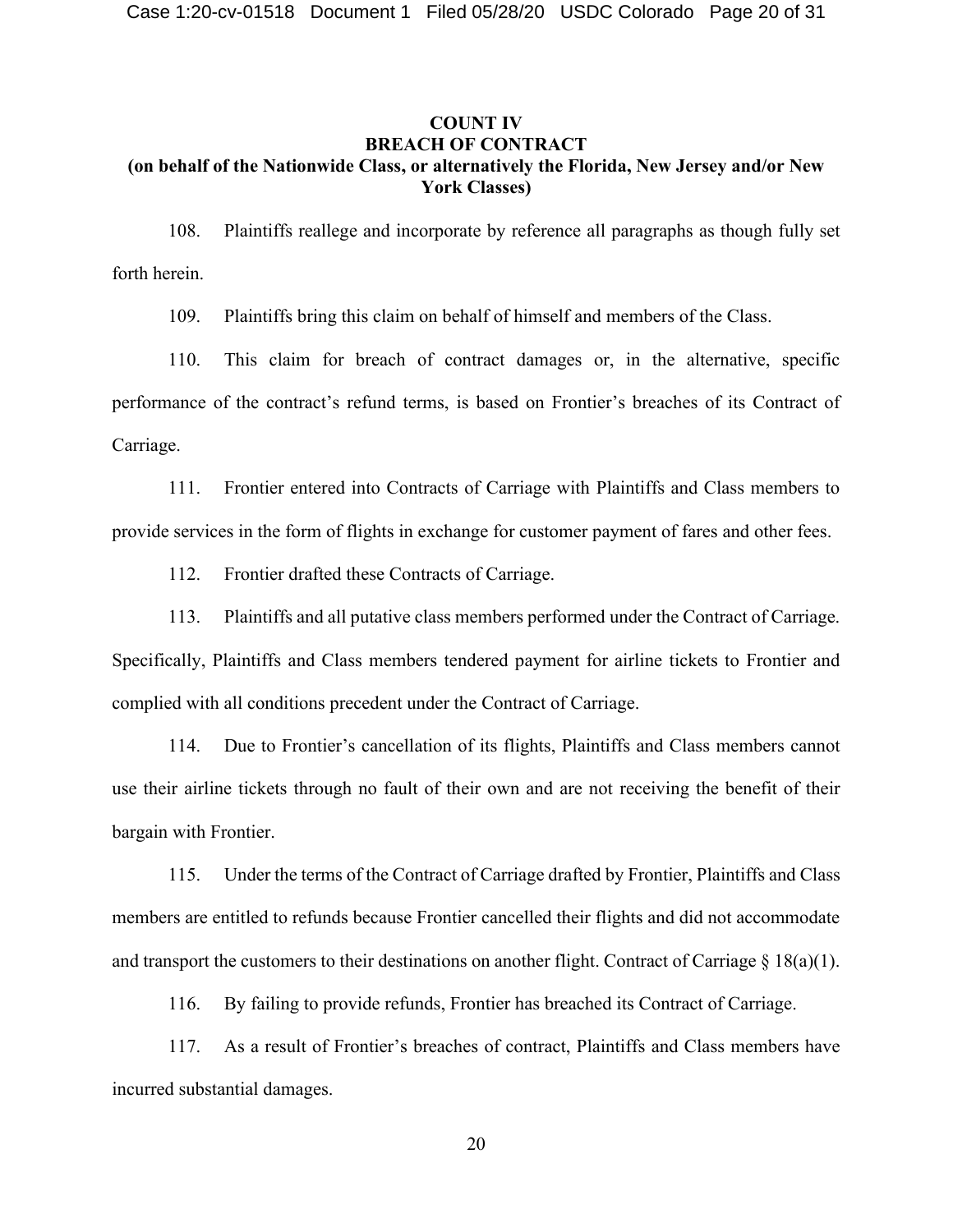## **COUNT V VIOLATION OF THE FLORIDA DECEPTIVE AND UNFAIR TRADE PRACTICES ACT Fla. Stat. § 501.201,** *et seq***. (By Plaintiff Rivera-De Leon on behalf of the Florida Class)**

118. Plaintiffs reallege and incorporate by reference all paragraphs as though fully set forth herein.

119. The purpose of the Florida Deceptive and Unfair Trade Practices Act ("FDUTPA") is "to protect the consuming public and legitimate business enterprises from those who engage in unfair methods of competition, or unconscionable, deceptive, or unfair acts or practices in the conduct of any trade or commerce." FLA. STAT. § 501.202 (2).

120. The actions of Frontier, as set forth above, occurred in the conduct of trade or commerce.

121. In the course of Frontier's business, it intentionally and knowingly misrepresented material facts regarding refund options available to Plaintiff Rivera-De Leon and Florida Class members with the intent to mislead the Florida Class, as described above. Indeed, Frontier deceptively persuaded Florida Class members to pre-emptively cancel their flights and accept expiring "Frontier credit," rather than a full monetary refund. Accordingly, Frontier engaged in unfair and deceptive acts or practices.

122. Frontier should have disclosed this information because it was in a superior position to know the true facts related to its plans to cancel or delay future Frontier flights, as well as its obligation under both the Contract of Carriage and the Enforcement Notice to provide full monetary refunds, and Plaintiff Rivera-De Leon and the Florida Class could not reasonably be expected to learn or discover the true facts related to these internal Frontier plans. Frontier, by the conduct and omissions described above, also knowingly and intentionally concealed from Plaintiff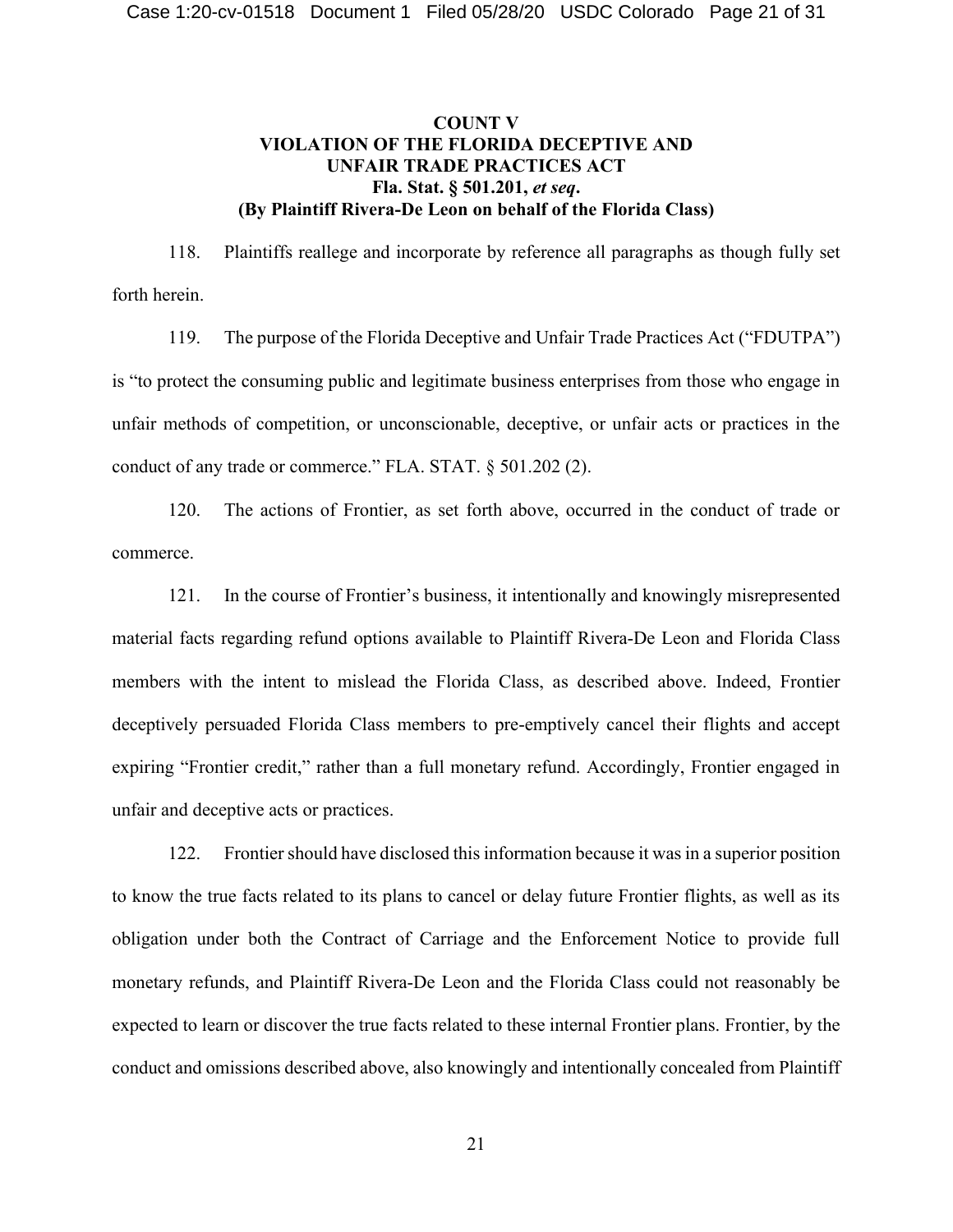#### Case 1:20-cv-01518 Document 1 Filed 05/28/20 USDC Colorado Page 22 of 31

Rivera-De Leon and the Florida Class that Frontier planned to cancel or seriously delay future Frontier flights, thereby entitling Florida Class members to full monetary refunds for the tickets they purchased.

123. Frontier knowingly misrepresented the rights of Florida Class members, as well as its own obligations, in an attempt to avoid providing Florida Class members any refunds, and instead reimburse Plaintiff and the Florida Class with illusory Frontier credits.

124. These acts and practices have deceived Plaintiff Rivera-De Leon and the Florida Class and are likely to, and did, deceive the public. In failing to disclose Frontier's future flight plans and its refund obligations, and suppressing material facts from Plaintiff Rivera-De Leon and the Florida Class, Frontier breached its duties to disclose these facts, violated the FDUTPA, and caused injuries to Plaintiff Rivera-De Leon and the Florida Class.

125. The omissions and acts of concealment by Frontier pertained to information that was material to Plaintiff Rivera-De Leon and the Florida Class, as it would have been to all reasonable consumers. Had Plaintiff Rivera-De Leon and the Florida Class known that Frontier was planning to cancel and/or seriously delay most future flights, and that doing so would entitle customers to full refunds, they would either not have pre-emptively canceled their flights for expiring "Frontier credit."

126. The injuries suffered by Plaintiff Rivera-De Leon and the Florida Class are greatly outweighed by any potential countervailing benefit to consumers or to competition, nor are they injuries that Plaintiff Rivera-De Leon and the Florida Class should have reasonably avoided.

127. Frontier's conduct proximately caused injuries to Plaintiff and the Florida Class.

128. Plaintiff Rivera-De Leon and the Florida Class are entitled to recover legal and/or equitable relief including an order enjoining Frontier's unlawful conduct, actual damages in the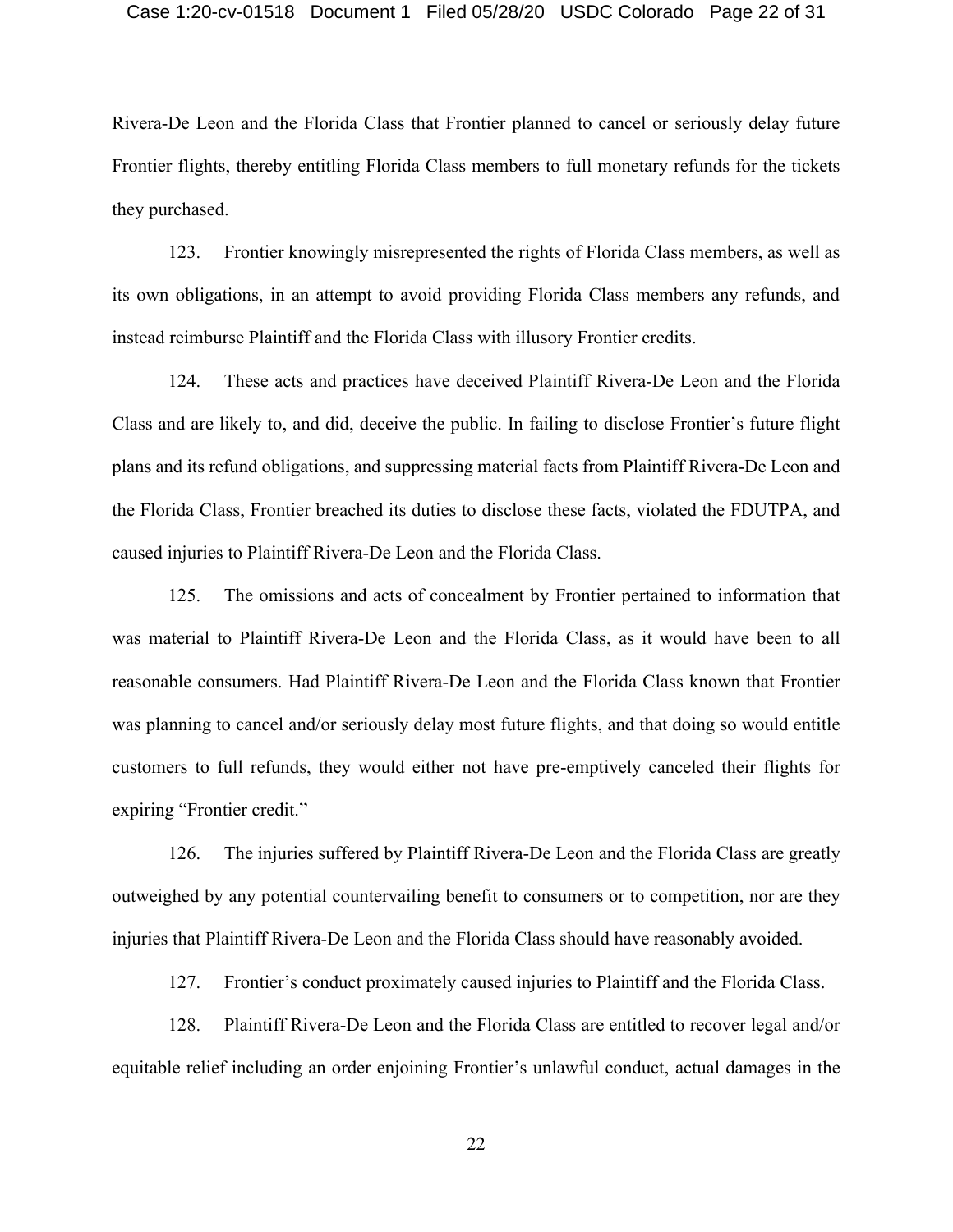amount of full monetary refunds, costs and reasonable attorneys' fees pursuant to F. STAT. § 501.2105, and any other just and appropriate relief.

## **COUNT VI VIOLATION OF NEW JERSEY CONSUMER FRAUD ACT (N.J. Stat. Ann. § 56:8-1, e***t. seq.***) (By Plaintiff Tchorzewski on behalf of the New Jersey Class)**

129. Plaintiffs reallege and incorporate by reference all paragraphs as though fully set forth herein.

130. Plaintiff Tchorzewski, the New Jersey Class, and Frontier are or were "person[s]" within the meaning of N.J. STAT. ANN. § 56:8-1(d).

131. Frontier engaged in the "sale" of "merchandise" within the meaning of N.J. STAT. ANN.  $\S 56:8-1(c)$ , (d).

132. The New Jersey Consumer Fraud Act ("New Jersey CFA") makes unlawful "[t]he act, use or employment by any person of any unconscionable commercial practice, deception, fraud, false pretense, false promise, misrepresentation, or the knowing concealment, suppression or omission of any material fact with the intent that others rely upon such concealment, suppression or omission, in connection with the sale or advertisement of any merchandise or real estate, or with the subsequent performance of such person as aforesaid, whether or not any person has in fact been misled, deceived or damaged thereby…" N.J. STAT. ANN. § 56:8-2. Frontier engaged in unconscionable or deceptive acts or practices that violated the New Jersey CFA as described above and below, and did so with the intent that Class members rely upon their acts, concealment, suppression or omissions.

133. In the course of its business, Frontier willfully failed to disclose and actively concealed Frontier's plan to cancel their flights and its refund obligations to the New Jersey Class,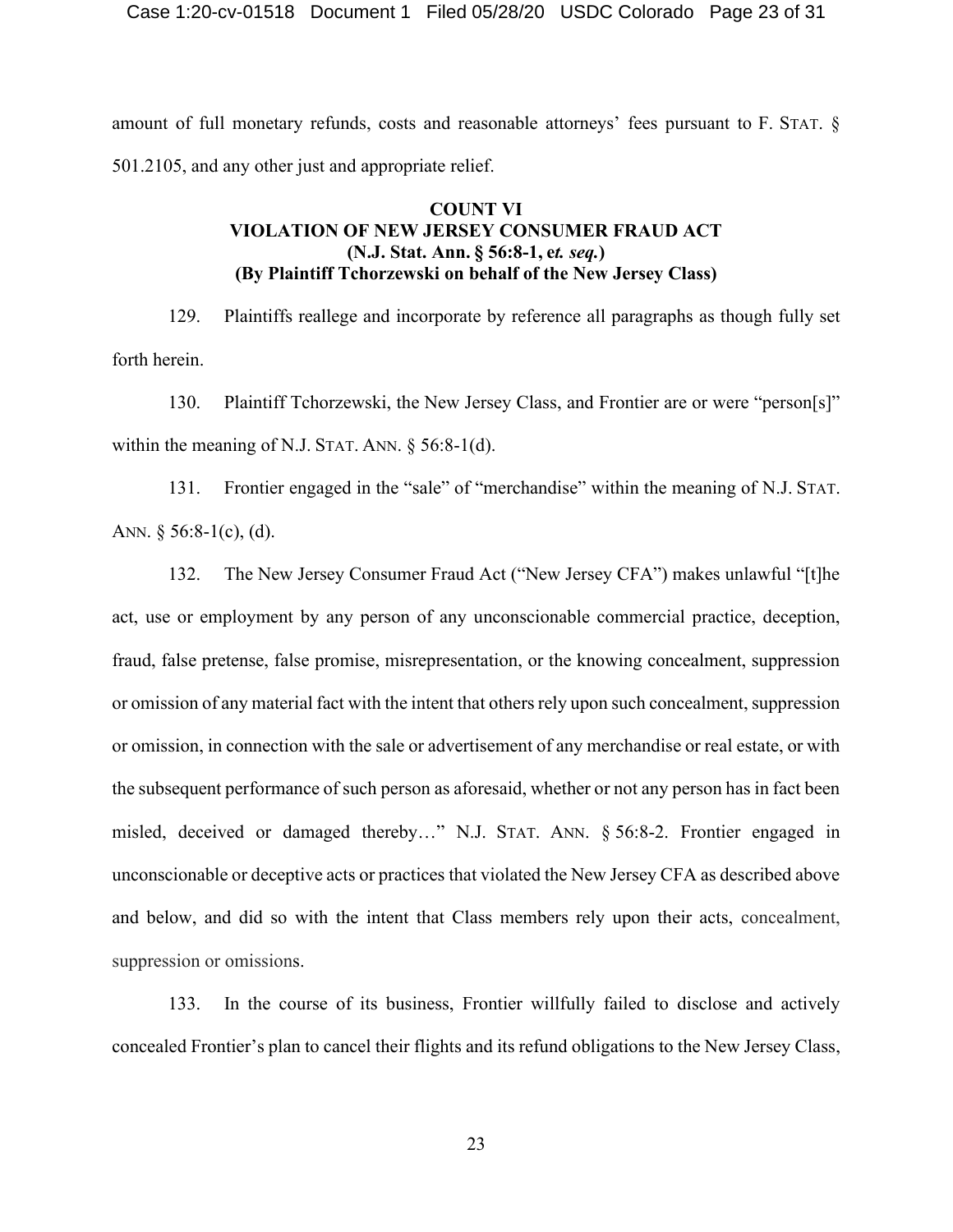#### Case 1:20-cv-01518 Document 1 Filed 05/28/20 USDC Colorado Page 24 of 31

and instead attempted to convince customers to pre-emptively cancel the airline tickets they purchased from Frontier in exchange for "Frontier credit"—credit which expired within 90 days.

134. Frontier also engaged in unlawful trade practices by employing deception, deceptive acts or practices, fraud, misrepresentations, or concealment, suppression or omission of any material fact with intent that others rely upon such concealment, suppression or omission, in connection with the sale and cancellations of Frontier flights. Frontier is directly liable for engaging in unfair and deceptive acts or practices in the conduct of trade or commerce in violation of the New Jersey CFA.

135. Frontier knew or should have known that its conduct violated the New Jersey CFA.

136. As alleged above, Frontier made false or misleading material statements about Frontier's flight plans in an attempt to convince Plaintiff Tchorzewski and New Jersey Class members to preemptively cancel their flights in order to relieve Frontier of its obligation to issue refunds for flights it ultimately cancelled.

137. Frontier also employed deceptive emails that automatically cancelled a customer's Frontier airline reservation when the customer sought to gain more information.

138. Frontier knew that Plaintiff Tchorzewski and New Jersey Class members were entitled to a full monetary refund, but withheld that information from Class members.

139. Frontier owed Plaintiff Tchorzewski and New Jersey Class a duty to disclose its plans to cancel future Frontier flights, as well as Frontier's duty to provide full refunds to Class members, due to the COVID-19 pandemic because it:

a. Possessed exclusive knowledge about Frontier's future flight plans;

b. Intentionally concealed the Frontier's future flight plans and its refund obligations; and/or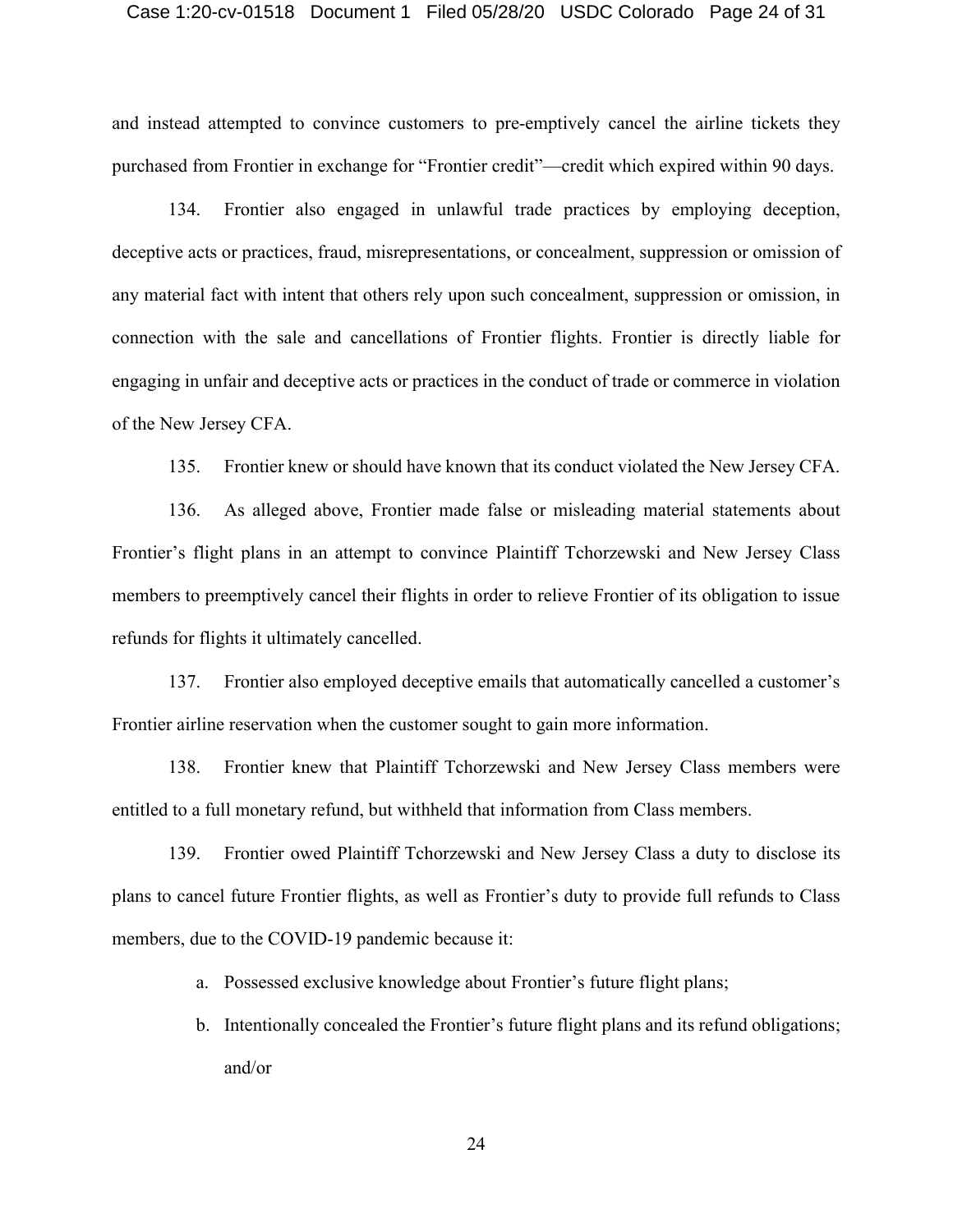c. Made incomplete representations about New Jersey's Class members' ability to change and/or cancel their flights.

140. Frontier's unfair or deceptive acts or practices were likely to deceive reasonable consumers, including Plaintiff Tchorzewski and the New Jersey Class, about Frontier's future flight plans and its refund obligations. Frontier intentionally and knowingly misrepresented material facts regarding refund options available to Plaintiff Tchorzewski and New Jersey Class members with the intent to mislead the New Jersey Class.

141. Had Plaintiff Tchorzewski and the New Jersey Class known that Frontier was planning to cancel and/or seriously delay most future flights, and that doing so would entitle customers to full refunds, they would either not have pre-emptively canceled their flights for expiring "Frontier credit."

142. All members of the New Jersey Class, including Plaintiff Tchorzewski, suffered ascertainable losses caused by Frontier's failure to disclose material information.

143. Plaintiff Tchorzewski and New Jersey Class members have been damaged by Frontier's misrepresentations, concealment, and non-disclosure of Frontier's future flight plans and the refund options Plaintiff Tchorzewski and New Jersey Class members had, as they now hold only expiring, illusory "Frontier credits" that expose customers to further charges by Frontier.

144. Plaintiff Tchorzewski and New Jersey Class members risk irreparable injury as a result of Frontier's act and omissions in violation of the New Jersey CFA, and these violations present a continuing risk to them as well as to the general public. Frontier's unlawful acts and practices complained of herein affect the public interest.

145. As a direct and proximate result of Frontier's violations of the New Jersey CFA, Plaintiff Tchorzewski and the New Jersey Class has suffered injury-in-fact and/or actual damage.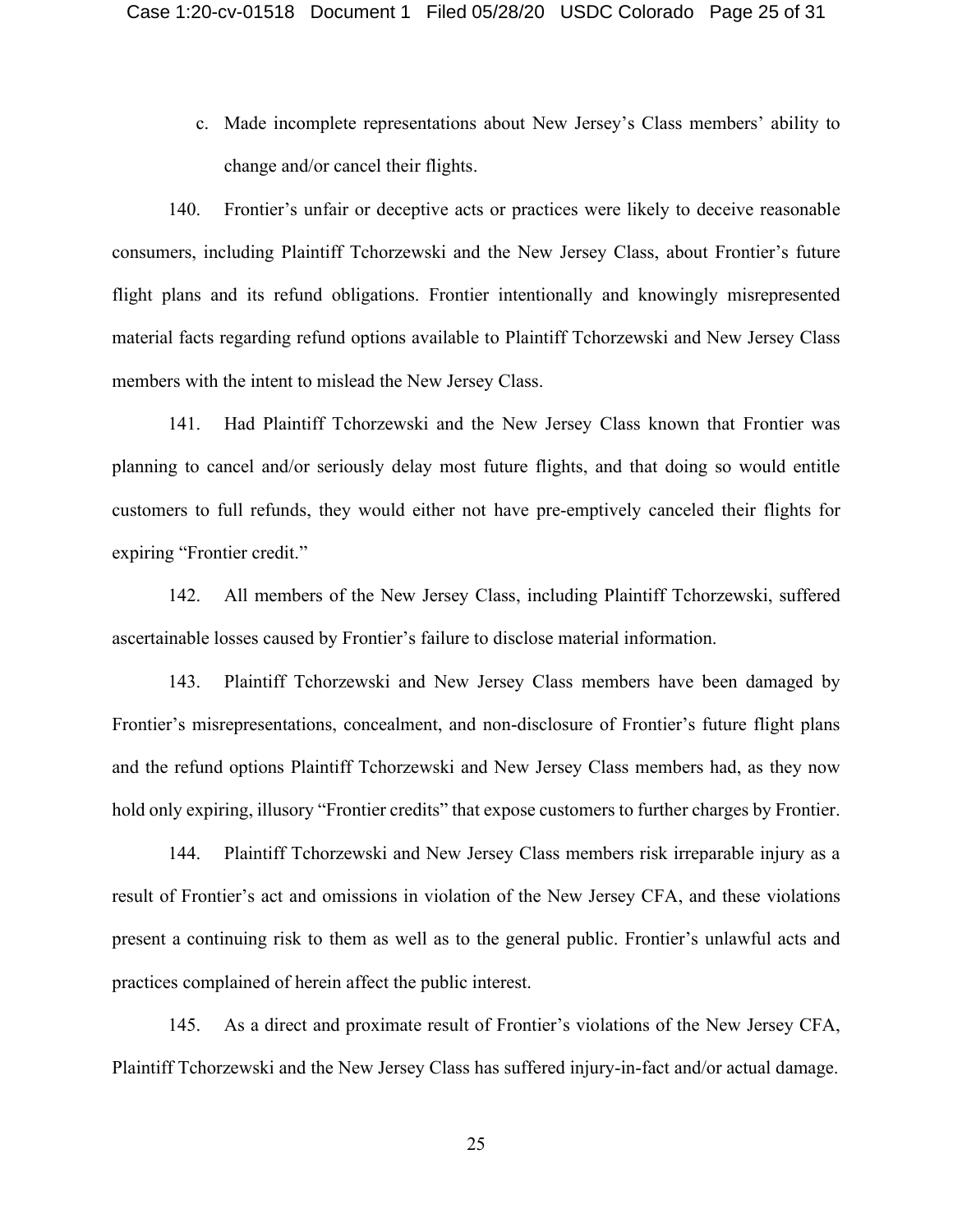146. Plaintiff Tchorzewski and the New Jersey Class are entitled to recover legal and/or equitable relief including an order enjoining Frontier's unlawful conduct, treble damages, costs and reasonable attorneys' fees pursuant to N.J. STAT. ANN. § 56:8-19, and any other just and appropriate relief.

147. Pursuant to N.J. STAT. ANN. § 56:8-20, Plaintiff Tchorzewski and the New Jersey Class will mail a copy of the complaint to New Jersey's Attorney General within ten (10) days of filing it with the Court.

## **COUNT VII VIOLATION OF NY DECEPTIVE AND UNFAIR TRADE PRACTICES ACT (GBL § 349) (By Plaintiff Muters on behalf of the New York Class)**

148. Plaintiffs reallege and incorporate by reference all paragraphs as though fully set forth herein.

149. New York General Business Law § 349 ("NY GBL § 349") prohibits "[d]eceptive acts or practices in the conduct of any business, trade or commerce or in furnishing of any service in this state…" NY GBL  $\S$  349(a).

150. Any person who has been injured by reason of any violation of NY GBL § 349 "may bring an action in his own name to enjoin such unlawful act or practice, an action to recover his actual damages or fifty dollars, whichever is greater, or both such actions. The court may, in its discretion, increase the award of damages to an amount not to exceed three times the actual damages up to one thousand dollars, if the court finds the defendant willfully or knowingly violated this section. The court may award reasonable attorney's fees to a prevailing plaintiff." NY GBL § 349(h).

151. Frontier's actions, as set forth above, occurred in the conduct of business, trade or commerce.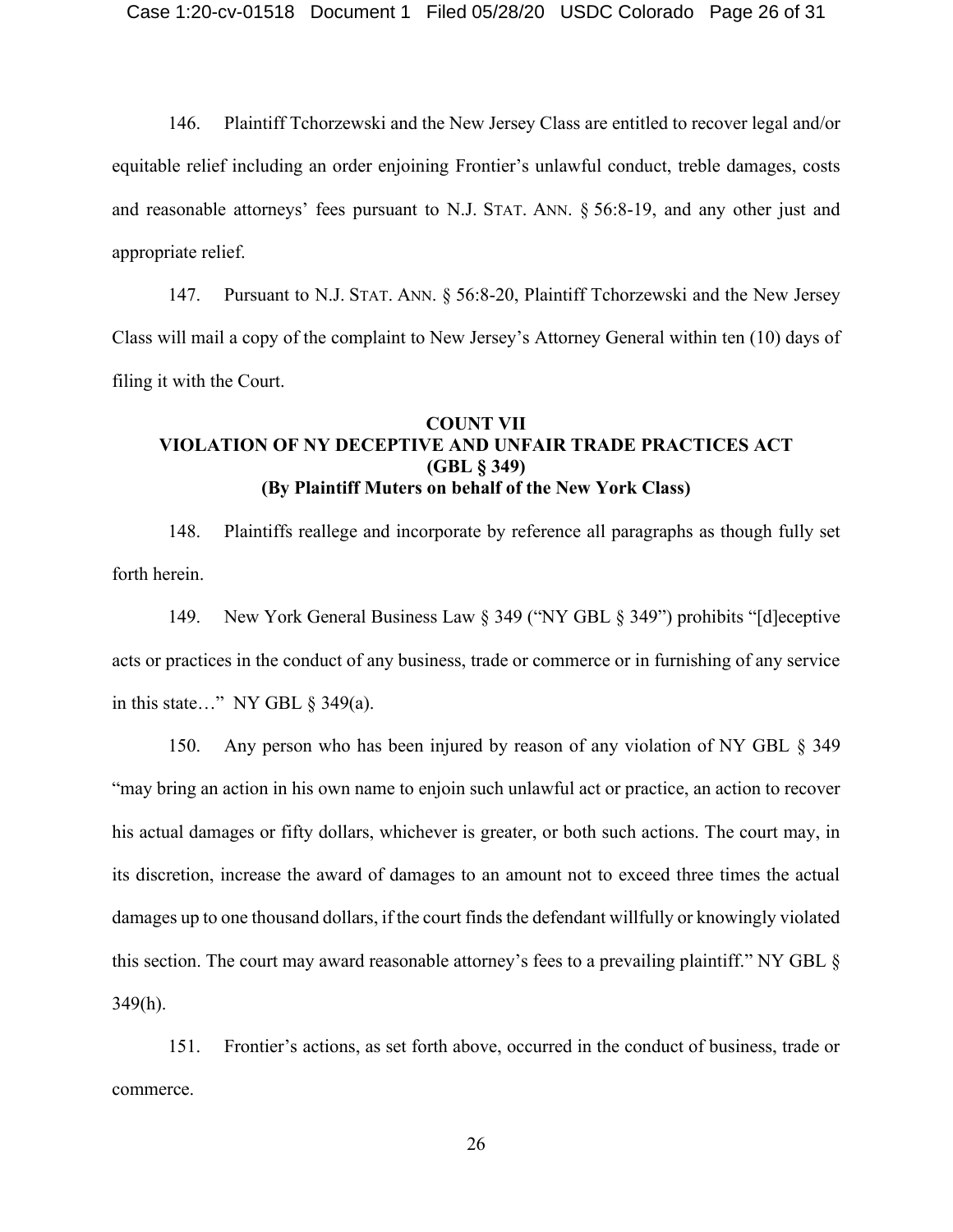#### Case 1:20-cv-01518 Document 1 Filed 05/28/20 USDC Colorado Page 27 of 31

152. In the course of Frontier's business, it willfully failed to disclose and actively concealed Frontier's future flight plans and its refund obligations, and instead attempted to convince customers pre-emptively cancel the airline tickets they purchased from Frontier in exchange for "Frontier credit"—credit which expired within 90 days. Accordingly, Frontier engaged in unfair and deceptive acts or practices.

153. Frontier should have disclosed this information because they were in a superior position to know the true facts related to the Defect, and Plaintiff Muters and New York Class members could not reasonably be expected to learn or discover the true facts related to Frontier's plans to cancel or seriously delay future flights. Frontier, by the conduct, statements, and omissions described above, also knowingly and intentionally concealed from Plaintiff Muters and the New York Class members that it planned to cancel or seriously delay all future Frontier flights, which would entitled ticket holders to full monetary refunds.

154. These acts and practices have deceived Plaintiff Muters and the New York Class and are likely to, and did, deceive the public. In failing to disclose Frontier's future plans and its obligation to ticket holders, and suppressing material facts from Plaintiffs and the Class members, Frontier breached its duties to disclose these facts, violated the NY GBL § 349, and caused injuries to Plaintiffs and the Class members. The omissions and acts of concealment by Frontier pertained to information that was material to Plaintiffs and Class members, as it would have been to all reasonable consumers.

155. Frontier's unfair or deceptive acts or practices were likely to deceive reasonable consumers, including Plaintiff Muters and the New York Class, about Frontier's future flight plans and its refund obligations. Frontier intentionally and knowingly misrepresented material facts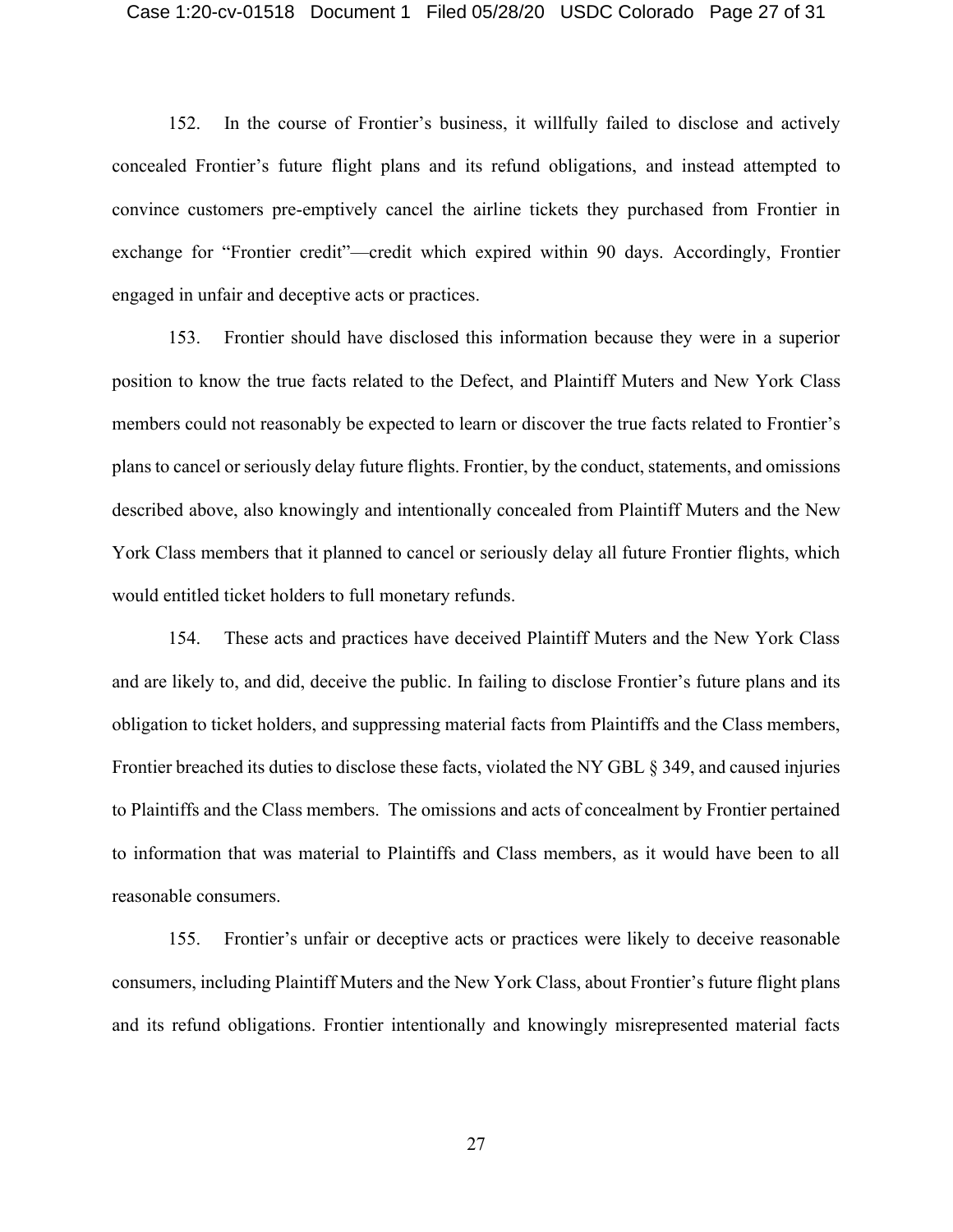#### Case 1:20-cv-01518 Document 1 Filed 05/28/20 USDC Colorado Page 28 of 31

regarding Frontier's future flight plans and its refund obligations to Plaintiff Muters and New York Class members with the intent to mislead the New York Class.

156. Frontier's deceptive acts are material as they concern the flights that consumers purchased tickets for, as well as the rights and obligations ticket holders had when those flights were cancelled or delayed due to the COVID-19 pandemic. Had Plaintiff Muters and the New York Class known that Frontier was planning to cancel and/or seriously delay most future flights, and that doing so would entitle customers to full refunds, they would either not have pre-emptively canceled their flights for expiring, illusory "Frontier credit."

157. The sale and distribution in New York of the Frontier airline tickets (and the subsequent cancellation of those tickets) was a consumer-oriented act, and thereby falls under the New York deceptive acts and practices statute.

158. Frontier conduct proximately caused injuries to Plaintiff Muters and other New York Class members. Had Plaintiff Muters and the New York Class known about their rights to receive a full monetary refund, they would not have been tricked into pre-maturely cancelling their flights in exchange for expiring, illusory Frontier credits.

159. At all times, Frontier's conduct in employing these unfair and deceptive trade practices was malicious, willful, wanton and outrageous.

160. Frontier's actions impact the public interest because Plaintiffs and members of the New York Class were injured in exactly the same way as thousands of others who purchased and subsequently pre-maturely cancelled their Frontier flights in exchange for illusory Frontier credits.

161. Frontier also has refused to act on grounds generally applicable to the injunctive relief sought by Plaintiff Muters, thereby making final injunctive relief appropriate.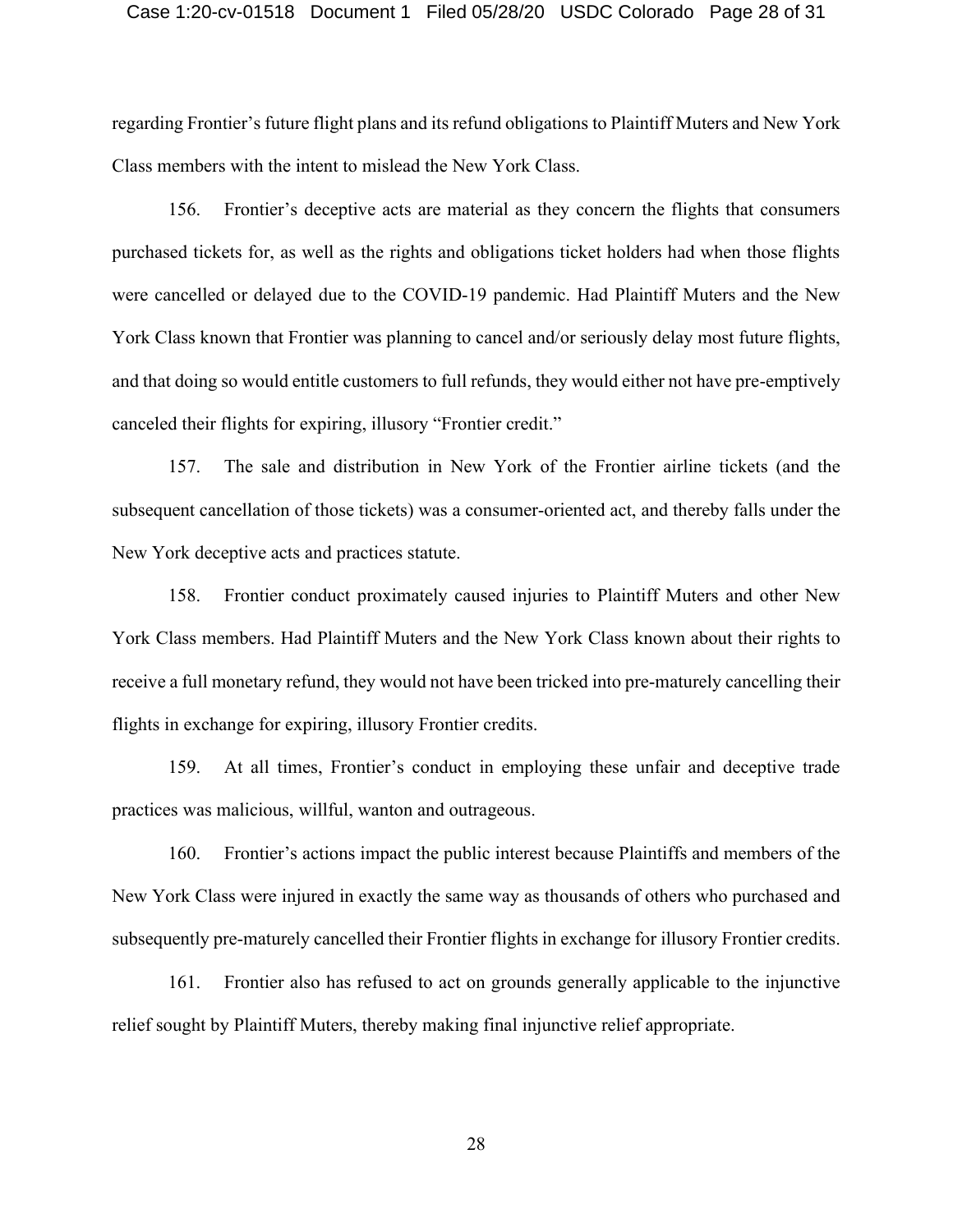#### Case 1:20-cv-01518 Document 1 Filed 05/28/20 USDC Colorado Page 29 of 31

162. Frontier persists in its deceptive and unfair sales practices regarding the failure to provide full monetary refunds to consumers who purchased Frontier airline tickets, including Plaintiff Muters and the New York Class.

163. If Frontier is allowed to continue with these practices, consumers, including Plaintiff Muters and the New York Class, will be irreparably harmed. Plaintiff Muters and the New York Class do not have a plain, adequate, speedy, or complete remedy at law to address all of the wrongs alleged in this Complaint unless injunctive relief is granted to stop Frontier's deceptive scheme to trick Frontier customers into accepting expiring, illusory "Frontier credit," in exchange for pre-emptively cancelling the customers' flights, so that Frontier can avoid providing a full monetary refund.

164. Thus, Plaintiff Muters and the New York Class members are entitled to compensatory damages, equitable and declaratory relief, punitive damages, costs and reasonable attorneys' fees, as well as injunctive relief requiring Frontier to cease its unfair and deceptive practices relating to the failure to provide full monetary refunds for Frontier flights during the COVID-19 pandemic.

#### **PRAYER FOR RELIEF**

WHEREFORE, Plaintiffs, on behalf of themselves and the Class, respectfully request that this Court:

- A. Determine that the claims alleged herein may be maintained as a class action under Rule 23 of the Federal Rules of Civil Procedure, and issue an order certifying the Class(es) as defined above;
- B. Appoint Plaintiffs as the representatives of the Class and their counsel as Class Counsel;
- C. Award all actual, general, special, incidental, statutory, punitive, and consequential damages to which Plaintiffs and Class members are entitled;
- D. Award pre-judgment and post-judgment interest on such monetary relief;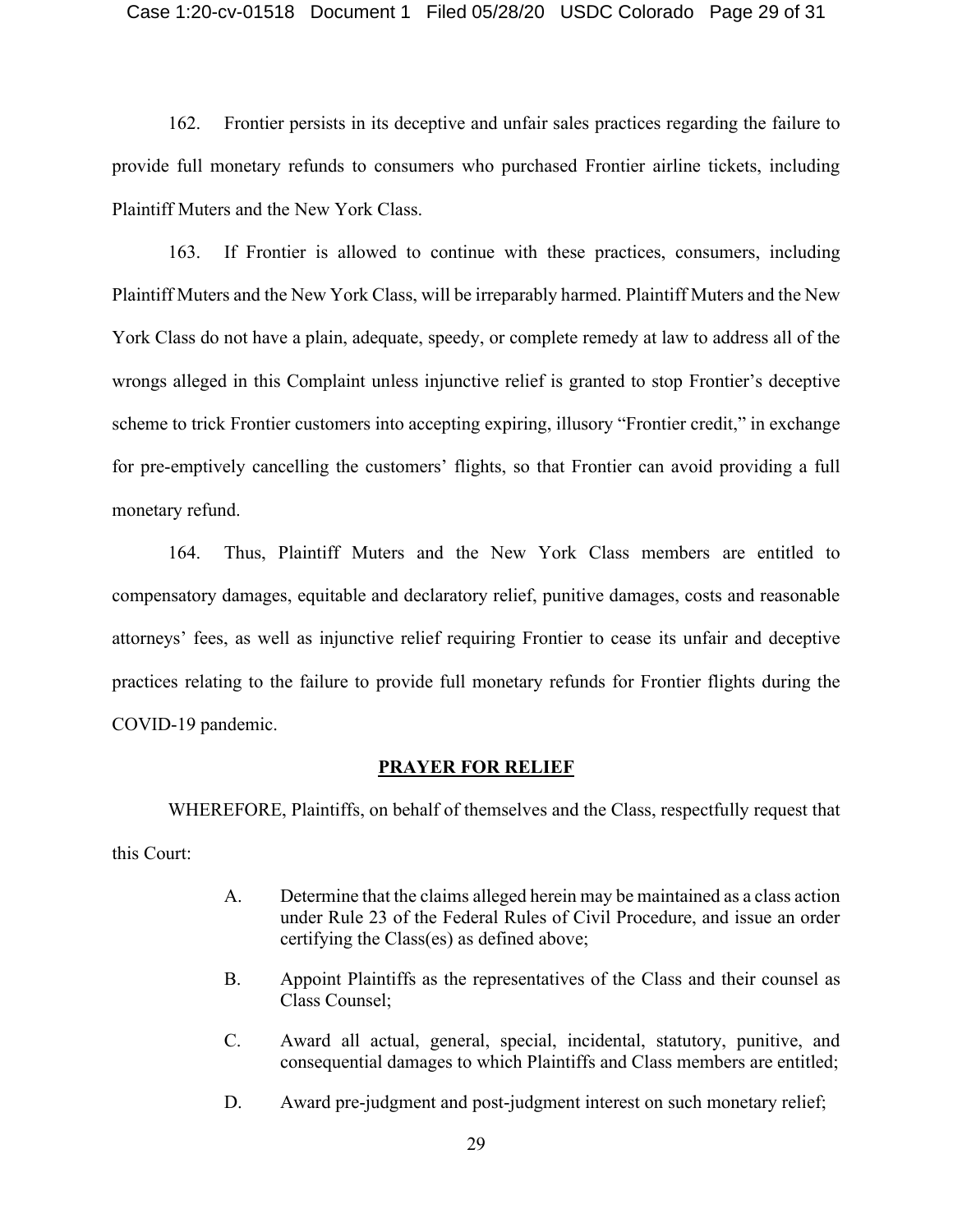- E. Grant appropriate injunctive and/or declaratory relief, including, without limitation, an order that requires Frontier to issue refunds of ticket prices to any member of the class who requests a refund;
- F. Award reasonable attorney's fees and costs; and
- G. Grant such further relief that this Court deems appropriate.

# **JURY DEMAND**

Plaintiffs, on behalf of themselves and the putative Class, demands a trial by jury on all

issues so triable.

Dated: May 28, 2020 Respectfully submitted,

*s/ Kathryn J. Stimson* 

Kathryn J. Stimson Jamie Hubbard **STIMSON STANCIL LABRANCHE HUBBARD, LLC** 1652 Downing Street Denver, CO 80218 Phone: 720.689.8909 Email: stimson@sslhlaw.com hubbard@sslhlaw.com

Daniel O. Herrera\* Christopher P.T. Tourek\* **CAFFERTY CLOBES MERIWETHER & SPRENGEL LLP** 150 S. Wacker, Suite 3000 Chicago, Illinois 60606 Telephone: 312-782-4880 Facsimile: 318-782-4485 dherrera@caffertyclobes.com ctourek@caffertyclobes.com Bryan L. Clobes\*

**CAFFERTY CLOBES MERIWETHER & SPRENGEL LLP** 205 N. Monroe St. Media, Pennsylvania 19063 Telephone: 215-864-2800 bclobes@caffertyclobes.com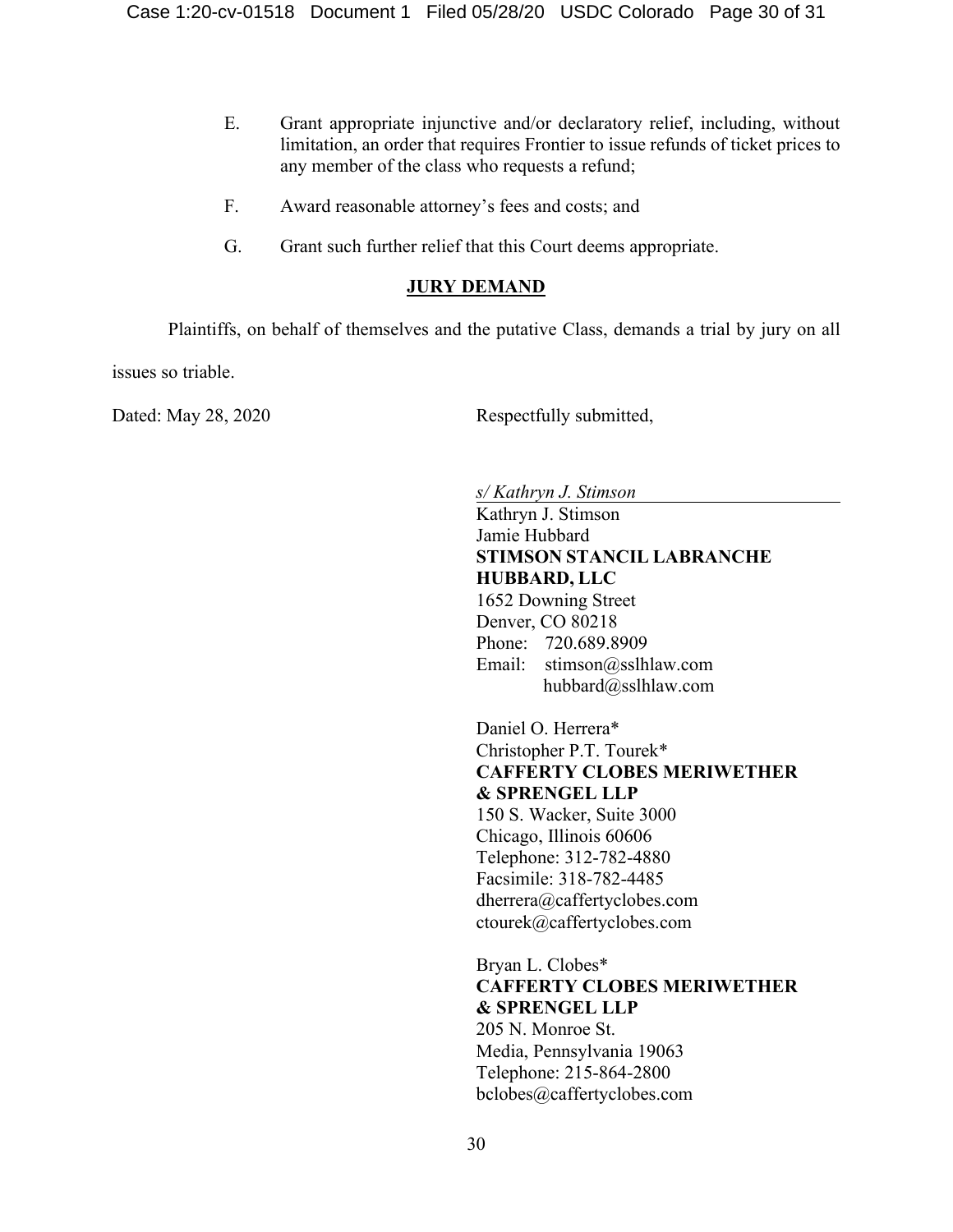Joseph G. Sauder\* **SAUDER SCHELKOPF LLC** 1109 Lancaster Avenue Berwyn, Pennsylvania 19312 Telephone: (610) 200-0580 jgs@sstriallawyers.com

# *Attorneys for the Plaintiffs and the Putative Class*

*\*Admission pro hac vice anticipated*